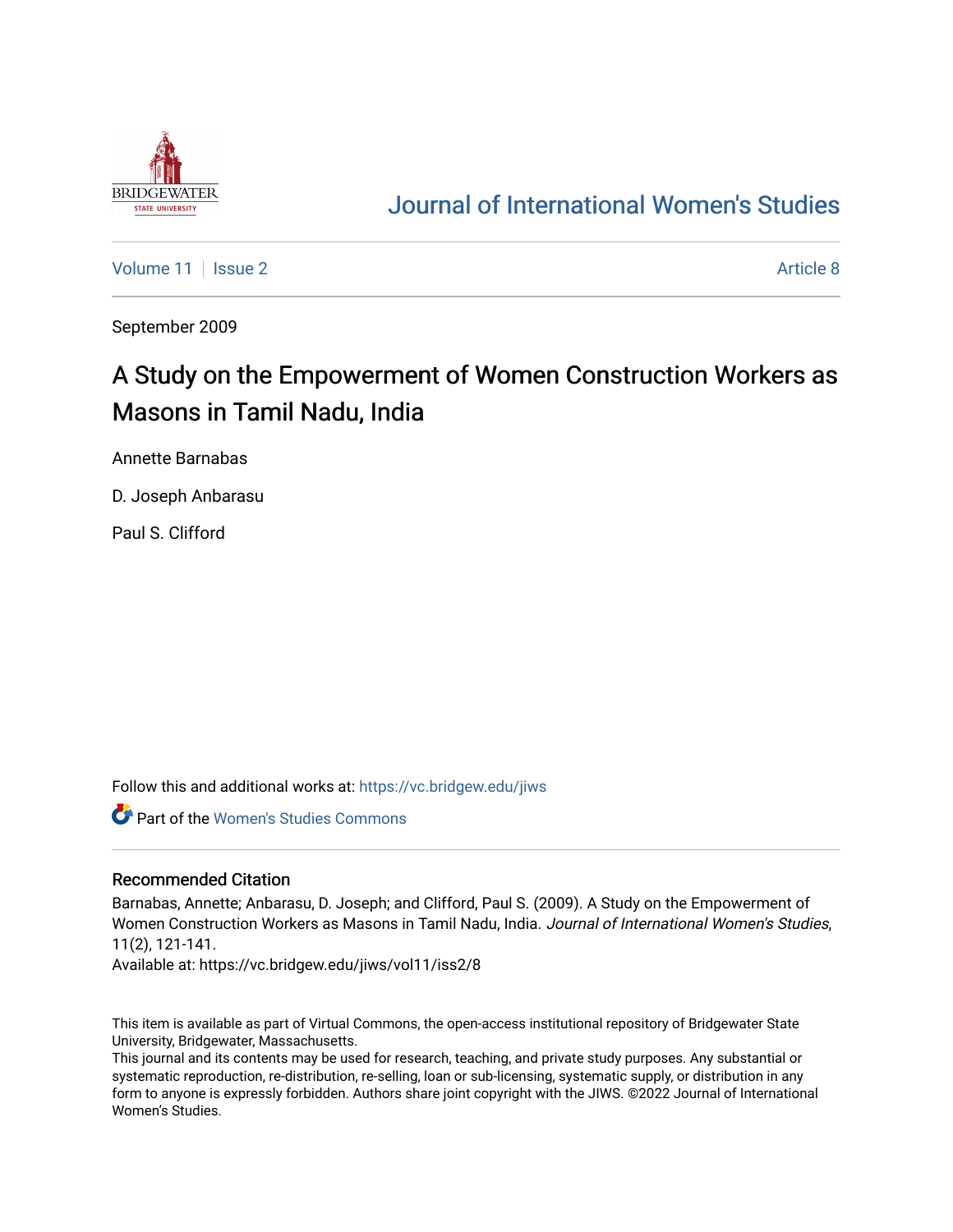# **A Study on the Empowerment of Women Construction Workers as Masons in Tamil Nadu, India**

By Annette Barnabas<sup>1</sup>, Joseph Anbarasu D<sup>2</sup> and Clifford Paul S<sup>3</sup>.

#### **Abstract**

The construction sector has the largest number of unorganised labourers in India next only to agricultural sector. Women form half the workforce and by choice or by design they are not allowed to acquire specific skills that may enable them to become masons. Women join as unskilled workers and remain unskilled till the end of their working life span. However, men get training and systematically upgrade their construction skills to graduate as masons, supervisors and contractors. A study was conducted on the career progress of 440 men construction workers and 440 women construction workers and 51 building contractors to find out the reasons why women in the construction sector were not able to acquire skills for masonry work and how they could be trained to become masons. The findings of the study show that there is an inherent gender bias against women and also the shared general belief that women construction workers are unfit to be trained informally like men in the construction sector even though they have the necessary skills, capability and desire to become masons. Though the contractors are willing to accept women as masons by giving them training and placement in the construction sector, it has been found, the social forces that have perpetuated the concept of women as inferior workers are inimical to any such move. This study also analyses the methodology of training offered to men in the construction sector in India and proposes a new methodology of training that would qualify women construction workers to become masons and empower them economically.

<sup>-</sup><sup>1</sup> Research scholar and Assistant Professor in the Department of Management Studies, MAM College of Engineering, Tiruchirapalli. This article is based on her doctoral study on Empowerment of Women Construction Workers. She has presented papers in both national and international conferences and attended many seminars in India. Official Address: Department of Management Studies, MAM College of Engineering, Siruganur, Tiruchirapalli 621 105. South India. Permanent address: 22, Second Cross Street, Kalyana Sundaram Nagar, Karumandapam, Tiruchirapalli 620 001. South India. Personal cell phone: +91 9345101647

Personal landline: +91 431 2480965 Official telephone: +91 431 2650550 Fax: +91 431 2650377 Email: anncliff123@rediffmail.com

<sup>&</sup>lt;sup>2</sup> M.Com, M.Phil., M.Ed. Ph.D. CFA level 1, B.D is Dean of Arts & Reader in commerce, Bishop Heber College (Autonomous), Trichy – 620 017. He is now guiding about eight research scholars in their doctoral study. He is visiting faculty for Finance, Banking and Insurance in Appalachian State University, Boone. He has published seven books and 10 papers and has attended national and international conferences. Official address: Dean of Arts & Reader in commerce, Bishop Heber College (Autonomous), Tiruchirapalli – 620 017. South India. Personal cell phone: +91 9443144805 Personal landline: +91 431 2771651 Official telephone:  $+91$  431 2770136 Email: joetrichy@yahoo.com

<sup>&</sup>lt;sup>3</sup> Research scholar and Assistant Professor/Head in the Department of Management Studies, MAM College of Engineering, Tiruchirapalli. He has a Bachelor's degree in Philosophy and Masters Degree in Management Studies (Specialization in Finance). He has presented papers in both national and international conferences and attended many seminars in India. Official Address: Department of Management Studies, MAM College of Engineering, Siruganur, Tiruchirapalli 621 105. South India. Permanent address: Third floor C, Balaji Apartment, SBIO Colony, Tiruchirapalli 620 001. South India. Personal cell phone: +91 9843134069 Official telephone: +91 431 2650550 Fax: +91 431 2650377 Email: gcliff.clifford@gmail.com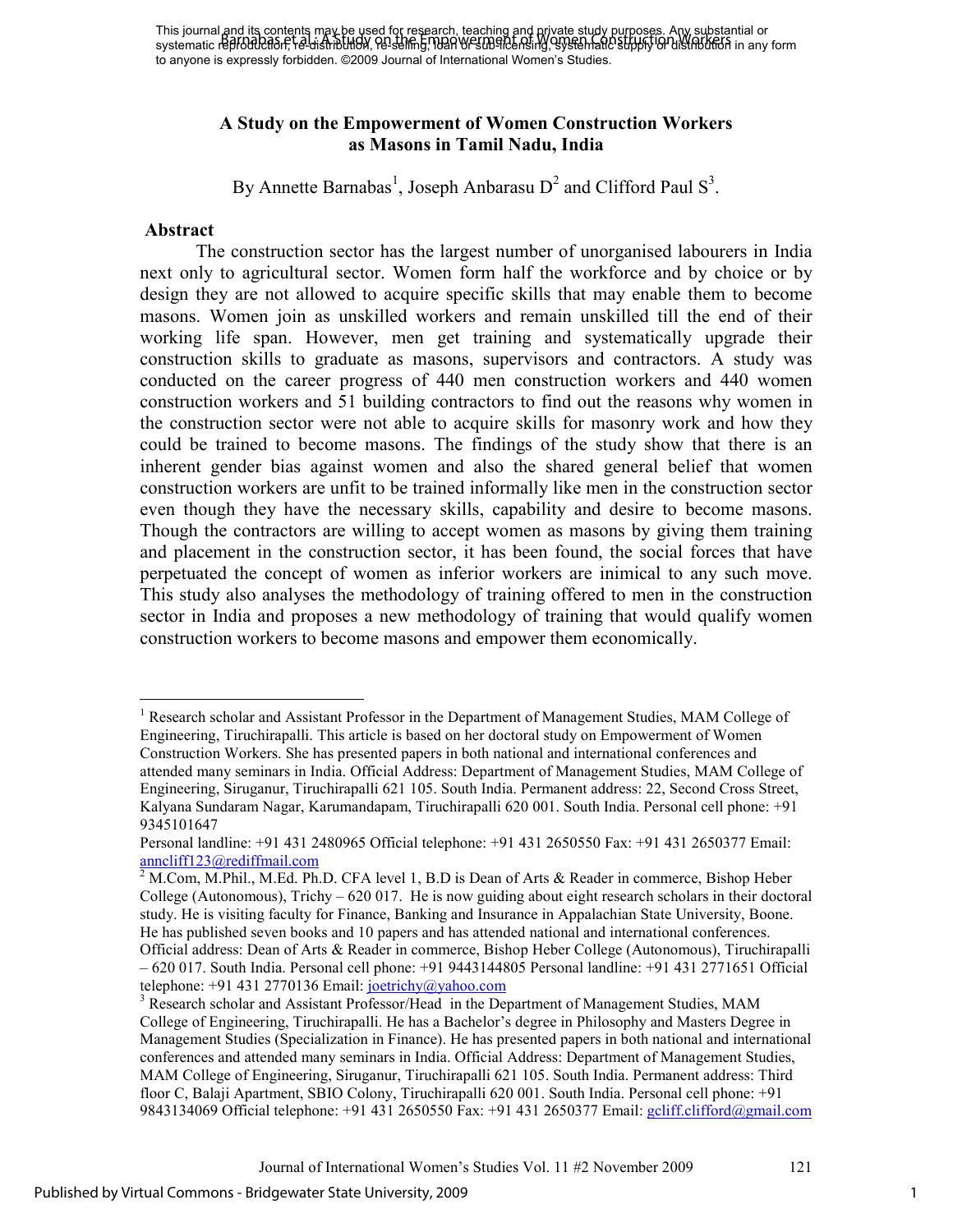*Keywords:* Construction, Women Workers, Masons, Tamil Nadu, India

#### **Introduction**

Construction sector is the world's largest industrial employer with seven per cent of total world employment and 28 per cent of industrial employment *(Improving Working and Living Conditions in Construction,* 2004, p.3). Construction activity is an integral part of a country's infrastructure and industrial development. In India, the construction sector is the largest employer of unorganised labour next to agricultural sector (Laskar & Murty, 2004). The contribution of construction sector in India to the GDP (Gross Domestic Product) at factor cost in 2006–07 was Rupees 1,965,550 million, registering an increase of 10.7% from the previous year and the share of construction in GDP has increased from 6.1% in 2002–03 to 6.9% in 2006–07 (Government of India, 2008b, p.239). Around 16 per cent of the India's working population depends on building construction for its livelihood and the Indian construction industry today employs about 31 million people and creates assets worth over Rupees 200,000 million (India infra guru, 2008; Government of India, 2008a, p.189) annually.

However, the construction industry in India is facing a huge shortage of manpower, especially those with skill-sets to sustain the rapid growth in infrastructure and housing sectors. The strength of skilled workforce in construction has dwindled substantially from 15.34% in 1995 to 10.57% in 2005, whereas relative proportions of unskilled workers have gone up from 73.08% in 1995 to 82.45% in 2005 (Government of India, 2008b, p.240) and it is a clear indicator that there is a great demand for skilled workers in the construction sector. To make up this shortage, it becomes imperative to convert semi-skilled or unskilled women workers into skilled workers.

It is a recorded fact that outside the agricultural sector, a significant and gradually increasing proportion of women workers are engaged in the construction sector (Shah, 2002). It is estimated that more than half of the 31 million construction workers in India are women (Government of India, 2008a, p.189). Women are employed in semi-skilled and sometimes in skilled jobs in other industries but in the construction industry women are employed mostly as unskilled laborers (Jhabvala & Kanbur, 2002, p.7; Baruah, 2008, p.1).

#### **Gender Bias in Construction Sector in India**

India is a fascinating and diverse country with many languages, cultures, castes and religions. Like many other societies, here too, the sons are considered to be superior to daughters, and women are forced to be submissive to men at home and at the work spot (Kingdon, 2001; Bhagwat & Hemant, 2009). The male power structure holds the mostly semi-literate and illiterate women employed in the construction sector slightly better than bonded laborers and discriminates them in work allocation and wage distribution (Suchitra & Rajasekar, 2006). Majority of men and women in the construction sector have the lopsided view that women lack skills to carry out certain tasks in the construction sector. This mindset has led to the discrimination of women in the sector and is preventing women from being trained and employed as masons in construction sector (Shah, 1996 and Lingam, 1998).

 In India, though many poverty alleviation schemes are in force, still about 350- 400 million people live in absolute poverty with an income of 275 dollars per annum and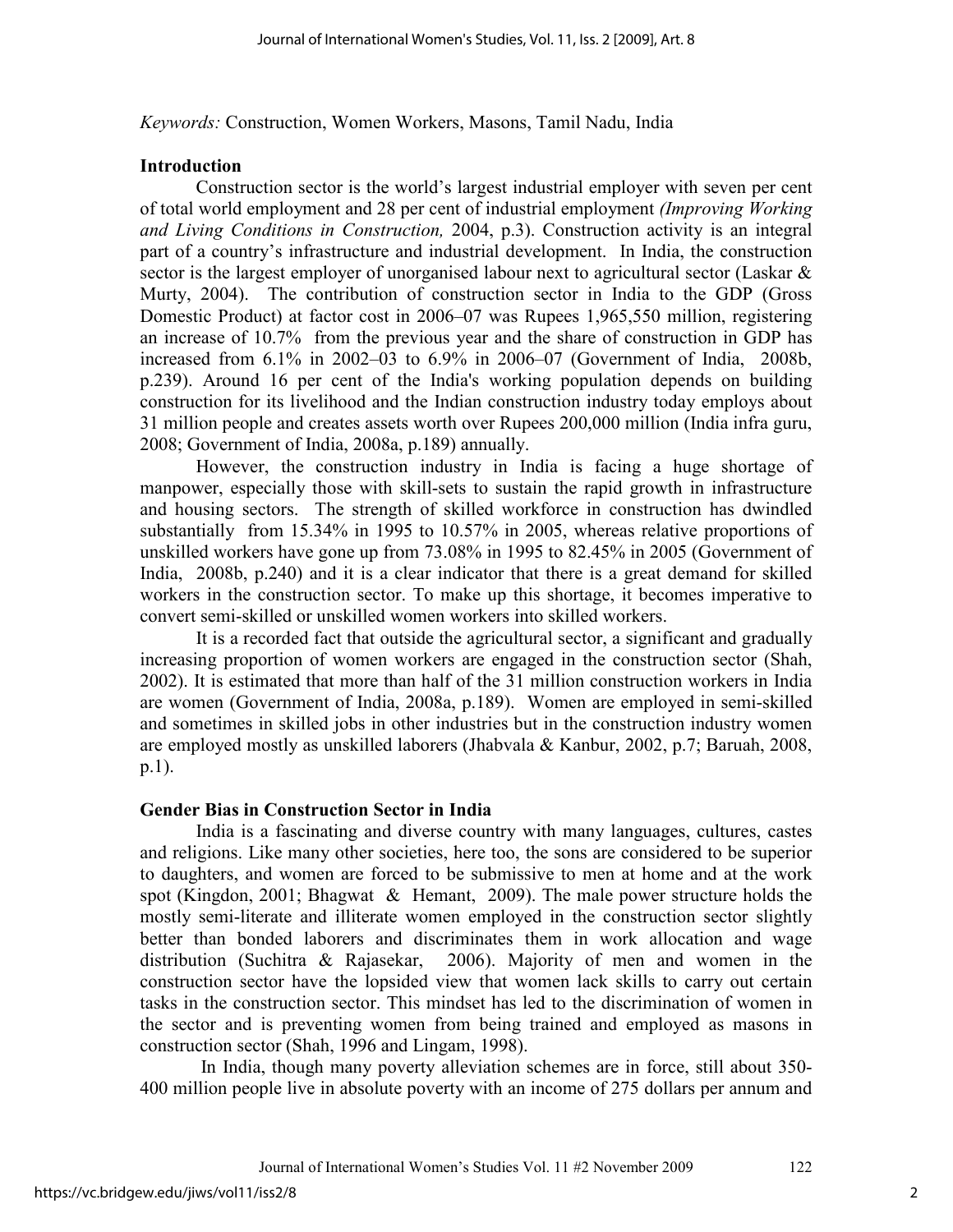a majority of them are women (Government of India, 2006, p.206; Nandal, 2005, p.182). Women in these poor families are forced to work as there is an "inverse correlation between household economic status on the one hand and women's labor force participation and their proportional contribution to total family income on the other" (Bennet, 1992, p.3). Wage disparity is very glaring and men earn 32 per cent more than women in India (Kingdon, 1997, p.23), and in the economic sphere, given the rate of unemployment, women have even less opportunities to earn like men. Poverty is widespread among the urban and rural women and the worst affected are single and derelict women with children to support. The rural women who live below poverty line find the agricultural sector with excess of labor and thus low wages. Besides, the seasonal demand for labor in the agricultural sector deprives them of regular income. As a result, they are forced to work in construction sector to meet the dire needs in the family. Many women either commute to distant urban centers or migrate temporarily to work in construction sites. It must be noted here that women belonging to the poor and depressed castes like Schedule Caste or Backward Caste<sup>4</sup> are pushed into construction jobs for making their livelihood (Madhok, 2005). These construction workers are one of the most numerous and vulnerable segments of the unorganised sector in India (Government of India, 2008a, p.189).

## **Discrimination in Promotion for Women Construction Workers**

More than half of the 31 million construction workers in India are women and their potential is not used to the maximum (Government of India, 2008a, p.189). They clean the building sites, and they serve the skilled men workers by carrying materials as head load and doing tasks directed by them. The differentiation in work allotted to men and women on building sites occurs on the grounds of what is considered appropriate for men and women, and not on the basis of the skill and the capacity of the women to do the work.

Construction is one of the few industries where people can work their way to the top from the bottom level (Fisher, 2007). But women in India are denied promotional opportunities in the construction sector. In the absence of mechanization of work, many backbreaking and energy sapping jobs are assigned to women workers who are treated no better than draught animals, so to say. It is no exaggeration that the job of a woman worker is more strenuous in the construction sector than in other manufacturing industries. In recent times, heavy machinery is replacing women workers in large construction sites (Vankar, P. 2005, p.19), yet the continued availability of cheap labor forces builders and contractors to seek women laborers. Their work is naturally regarded as unskilled, and they are given no opportunity to acquire skills. Men, on the other hand, learn and up-grade construction skills while working. Men start as unskilled workers and move up to work as masons and then become supervisors and some even become

<sup>&</sup>lt;sup>4</sup> The poor and low caste people are called as Scheduled Caste (SC) people in India. They are treated as untouchables in rural areas even though untouchability is a crime in India. Low caste people cannot enter into temples or the area where the high caste people live. They are not treated on par with others and are isolated from other high caste people. There are also other people who belong to Most Backward Caste (MBC) and Backward Caste (BC) in India. Their status in society is higher than the Scheduled Caste people but they are also not well accepted by the high caste people. Most of the people belonging to the Scheduled Caste, Most Backward and Backward Caste live below poverty line and so they take up the construction sector for making up their livelihood.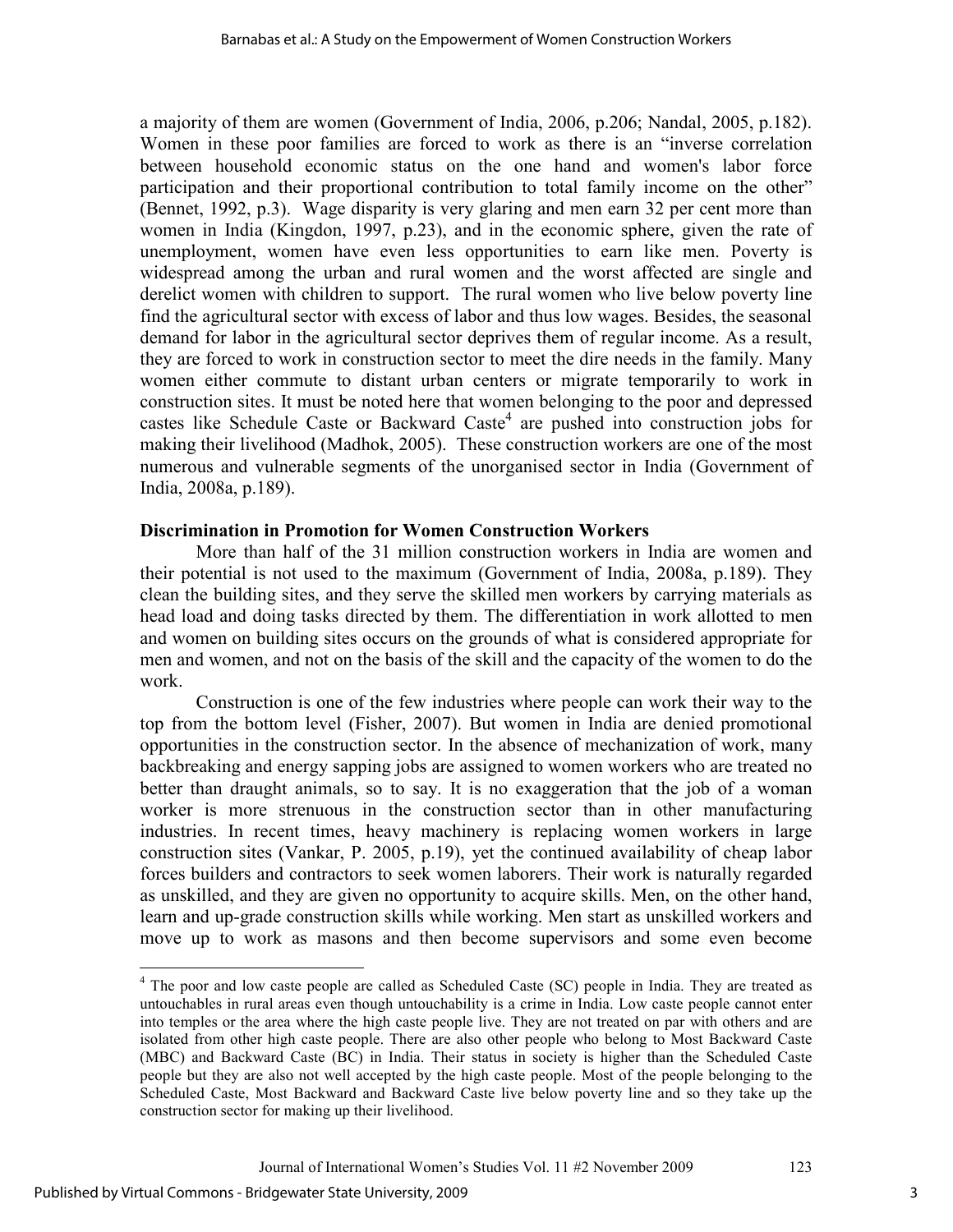contractors (employers). The male dominated construction sector does not encourage women to become masons (Baruah, 2008, p.19). The study *Women Constructing Their Lives: Women Construction Workers - Four Evaluative Case Studies* (Habitat, 1997) gives four case studies, one each from India, Mexico, Ghana and Jamaica. In these four cases, the sharpest differentiation of tasks on gender lines occurs in India. Women workers in India are not at all considered to do skilled work like bricklaying and basic masonry. Even when they master such skills, they do not find work because they are simply not considered. All the women construction workers in Tamil Nadu have the same job title *chithal* <sup>5</sup> whereas men have many job titles and promotional opportunities (Kaveri, 1995).

## **Empowerment of Women Construction Workers**

Empowerment aims at creating both equality and equity between individuals or social groups. In women's empowerment, the gender and social relations are transformed in favour of women to create greater equality and equity between men and women within social groups and between different social groups. In the empowerment process, the powerless people begin to have control over their lives. Empowerment results in a change in the balance of power, in the living conditions, and in the relationships. Financial independence is very important for women construction workers as many of them are found to be single or abandoned women (Table 13). Within families too, the husbands are found to have other sexual partners and the income is split. Some are drunkards and find themselves in debts. The earnings of the women are often forcibly taken away by their husbands and total dependence on such irresponsible men too wreaks havoc on their personal lives. Economic empowerment alone can save them from the thralldom of poverty and disease. Many direct and indirect benefits can accrue from economic independence; the chief among them are nutritious diet, access to health care, education for children, proper dwelling, and even social security.

## **Research Methodology**

#### *Objectives of study*

The objectives of the study are to find out the reasons why women construction workers should be empowered to become masons, to determine the process by which men are being trained in construction sector, to determine the willingness of women construction workers to become masons and the willingness of men construction workers and contractors to train and employ women as masons.. There are many studies on construction sector which recommend that women could be empowered by training to do the tasks of masons in India (Habitat, 1997; ILO, 2001; Baruah, 2008). But there is hardly any study in India which identifies the barriers which prevent women construction workers from undertaking masonry work and the process by which these women could be empowered in the construction sector. This study is again an attempt to determine the

 5 Women have only one job title *chithal,* which means one who is small in the local language. Women enter as *chithal* and retire as *chithal* and they also receive the wages of *chithal*, which remains the same. Men have many job titles like centering laborers, *periyal* (one who is big), *manvettial* (one who digs), masons, supervisors and contractors. Thus men can be promoted to masons, supervisors and finally contractors, whereas women have no scope for promotion.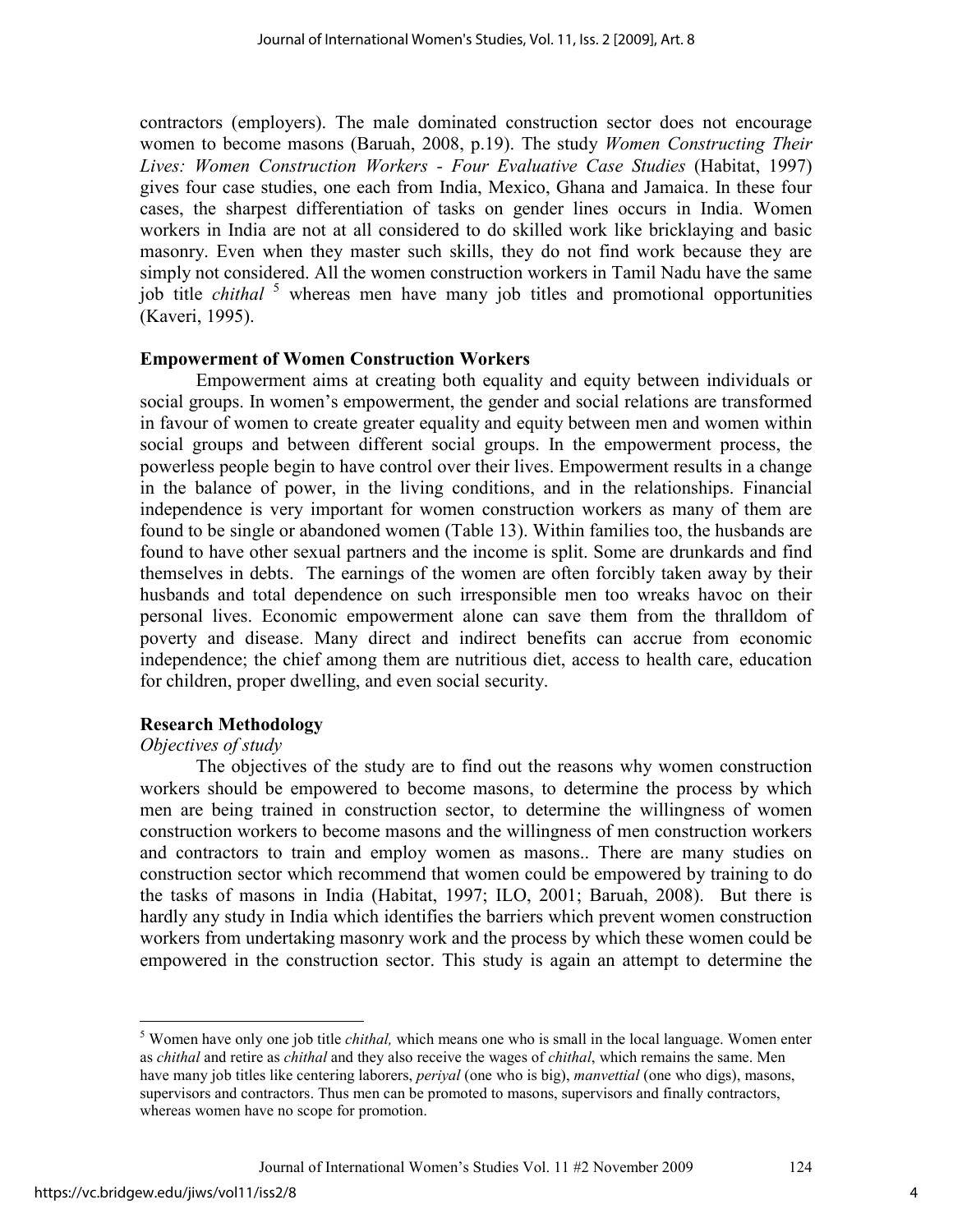barriers which prevent women construction workers from being promoted as masons and find out a methodology for training women construction workers in Tamil Nadu (India).

# *Area of study*

This is a descriptive study conducted in the Indian state of Tamilnadu. Tamil Nadu is located in the southernmost tip of the Indian Peninsula bordered by Kerala to the west, Karnataka to the northwest, Andhra Pradesh to the north and Bay of Bengal to the east (Pan India Networks, 2009a). The total area covered by the state is 130,058 sq. kms. According to the Indian Census (2001), Tamilnadu has a total population of 62,405,679. Tiruchirapalli District is located along banks of the River Kaveri in Tamil Nadu state of India (Pan India Networks, 2009b). Trichy is a municipal corporation and the administrative headquarters of Tiruchirapalli District. Tiruchirapalli, has a population of 2,418,366 (Census of India, 2001). Males constitute 49.97 per cent of the population and females 50.03 per cent. The total number of workers are 1,064,521, they constitute 687,814 male workers (64.6 per cent) and 376,707 female workers (35.4 per cent).



## **Data Collection Method and Tools**

In this study, stratified sampling was used. A sample of 440 women construction workers in Tiruchirapalli district was interviewed to find out their views on women in masonry and their skills to be trained as women masons. A sample of 440 men construction workers in Tiruchirapalli district was interviewed to find out the way in which they are trained for masonry work. A sample of 51 Contractors/ Engineers in Tiruchirapalli district was asked to fill questionnaire to find out their views on women in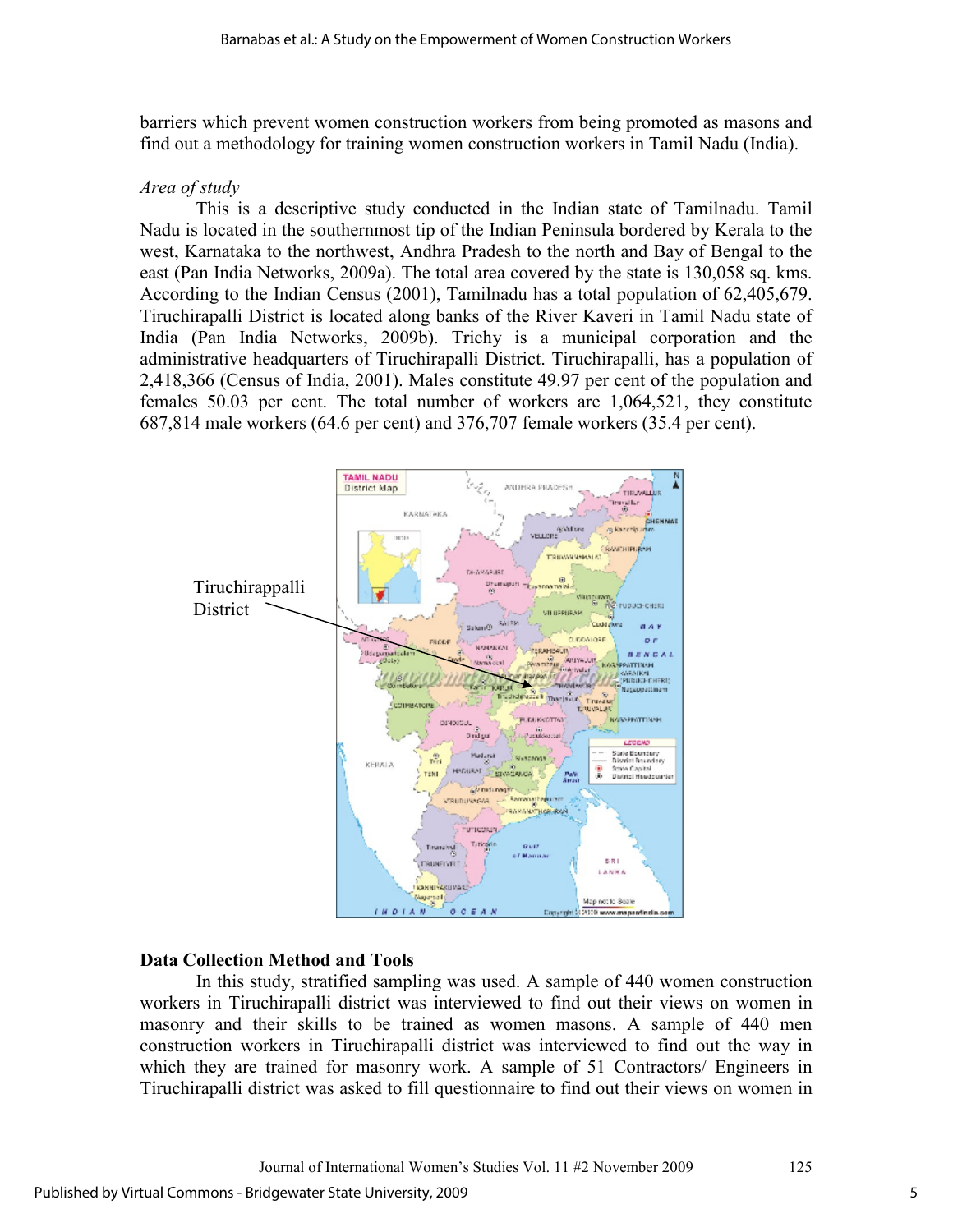masonry work in construction sector. The construction workers were selected from *Santhai* (place where they are recruited for work), workplaces and wage disbursement centers.

 The Primary data collected, is through interview schedule. As majority of the construction workers are illiterate, two schedules were prepared, one for women construction workers and another for men construction workers, and the construction workers were interviewed in the local language (Tamil) and the responses were noted in the schedule.

# **Findings and Discussion**

## *Reasons for Empowering Women Construction Workers*

As a first step to find out a methodology to empower women, the factors that favour women construction workers becoming masons were studied. All the women interviewed in this study were working only as *chithal*.

# *Disparity in Wages for Women Construction Workers*

This study reveals that there is a vast disparity in wages between women and men construction workers. The contractors and the men construction workers say that most of the women construction workers are paid less than Rs. 100 and no women gets wage more than Rs. 160. The actual wages of women studied range from Rs. 51 to Rs. 160 whereas the wages that men receive range from Rs 71 to more than Rs. 250. Many women get wages below the minimum wage set by the government, which is Rs. 120 per day (The Gazette of India, 2008).

# *Disparity in Promotions for Women Construction Workers*

The women and men construction workers and the contractors were asked to specify the barriers which prevent women from being promoted to work as masons and their responses are shown in Table 1.

The men construction workers and the contractors are of the opinion that the important barrier for women to become masons in construction sector is that the job involves working for long exhaustive hours and women are not fit physically; there is also no training in other areas like laying foundation, erection of structural frame, and plastering. The common belief is women are scared of heights. There is absolute complicity of both male and female workers in the maintenance of this 'lie'. The prejudices like women are scared of heights and physically not fit have to be challenged and changed. At present, women climb up the scaffolding carrying loads of bricks and sand on the head, work in multi-floor buildings with ease as *chithals,* and they perform all the tasks done by men like digging, breaking stones and some of the tasks of the masons. So women have the same potential and the courage like men to do masonry work.

The study has shown that more women agree that there are no women masons because they consider it a difficult task, men will not accept it, they are not trained, scared of heights and they are not given opportunities. Recognition of the women laborers' ability means parity in wages. So, it is a collective denial of their ability to perform the masonry tasks. Women laborers agree with the view that cultural habits die hard, but those cannot be cited as the reason for denying women their place in the work

6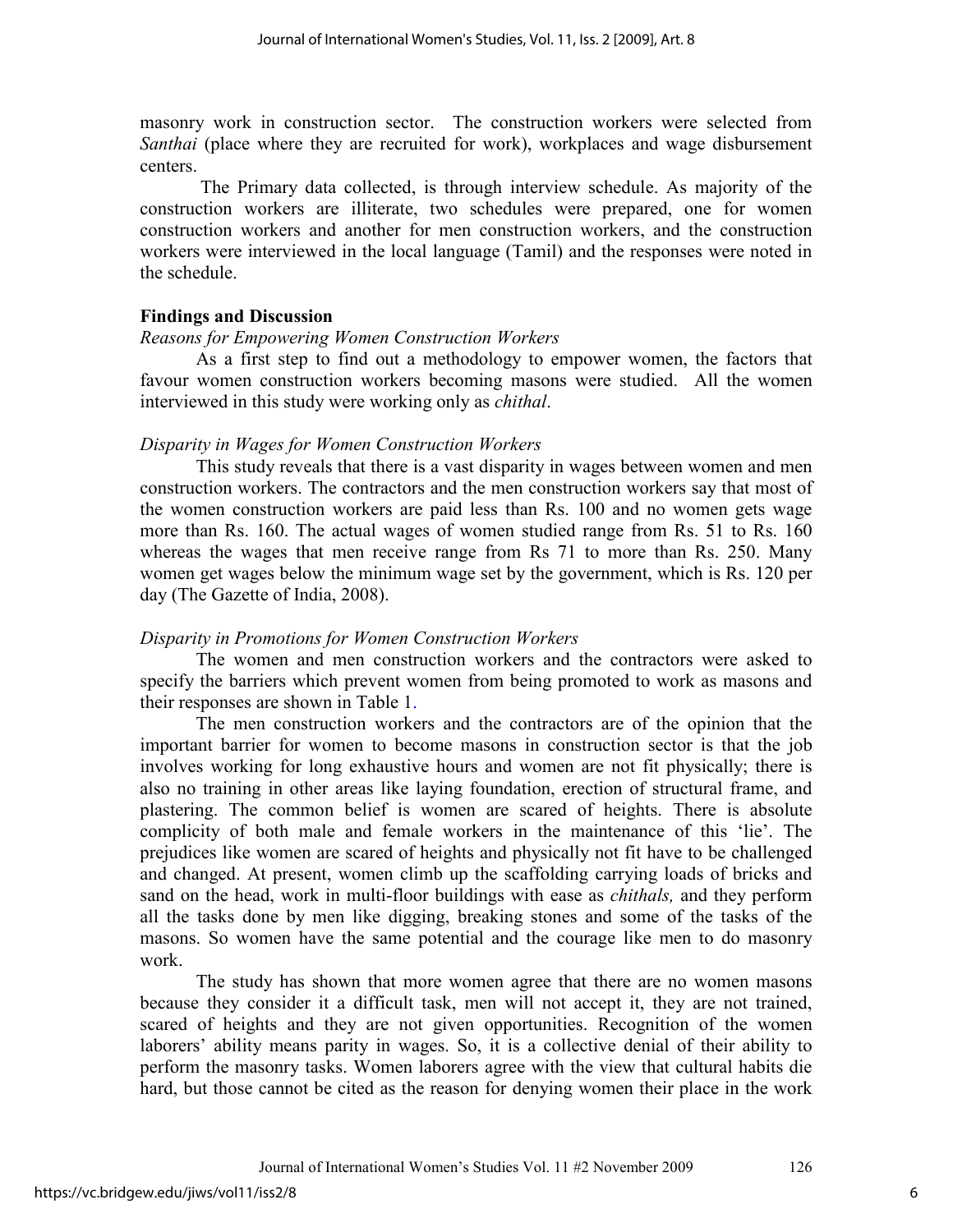spot. The men are also well entrenched in their expectation of passivity, obedience, and respect from women laborers. Conceding women the roles of masons or supervisors will challenge the hierarchy and even the notion of men's work. This is consistent with the findings of Hodgkinson (2006) about the barriers to women entering construction trade in New Zealand. According to Hodgkinson's study, 46% of employers (contractors) say women lack physical strength, majority of women workers say that it is a male dominated industry and men workers say women are not fit physically for the industry.

Nearly half (40%) of men workers in the present study feel women do not become masons because there is no training for them (Table 1). Gatta (2002) reports the same about the construction trades in New Jersey where women are often excluded from informal training venues. Women are not able to break through many of the male dominated informal training and mentoring activities that occur onsite.

 The men and women construction workers in this study were asked to give the reasons why women can do mason's work and the results are tabulated in Table 2. The results show that nearly half of women and more than half of men and contractors say that if women take up masonry work they will receive more remuneration. The interesting discovery in this study is that many women and men say that women can do masonry work since women perform well in other professions.

# *Women spend their Income mostly on Family*

 The women and men construction workers were asked to identify the ways in which they spend their income and the findings are given in Table 3. The results show that men are spendthrift while majority of women spend most of their meager income on meeting the basic needs of the family.

 The study shows that ninety eight per cent of women do not drink whereas two thirds of men construction workers waste their income on drinking and smoking which will affect their health and family. Women, when compared to men do not drink or smoke or waste resources. Majority of women manage without cell phones. More than four out of five women use their wages only to meet their basic needs and more than half of the men construction workers go for a loan from money lenders to meet their needs during unemployment (heavy interest rates bleed them) whereas less number of women avail loan. When compared to men, more women are willing to go without food at the time of unemployment, which is the natural quality of women.

 This is consistent with the findings of Mencher (1988) in 20 villages in Tamil Nadu and Kerala<sup>6</sup>, that women who earn tend to hold back less of their own income for themselves. On average, women contributed 98 percent of their earnings toward family maintenance whereas men contributed only 78 percent and kept the rest for personal use. Women contribute a large share of their earnings than men for their family's nutrition, health and education (Bennet, 1992, p.60). The present study shows that the family and society are benefited when women get more wages for their skills and enable them to attain their full potential for the improvement of the family which is the basic unit in any society.

 $\overline{a}$ 6 Kerala is a neighbouring state of Tamilnadu in India.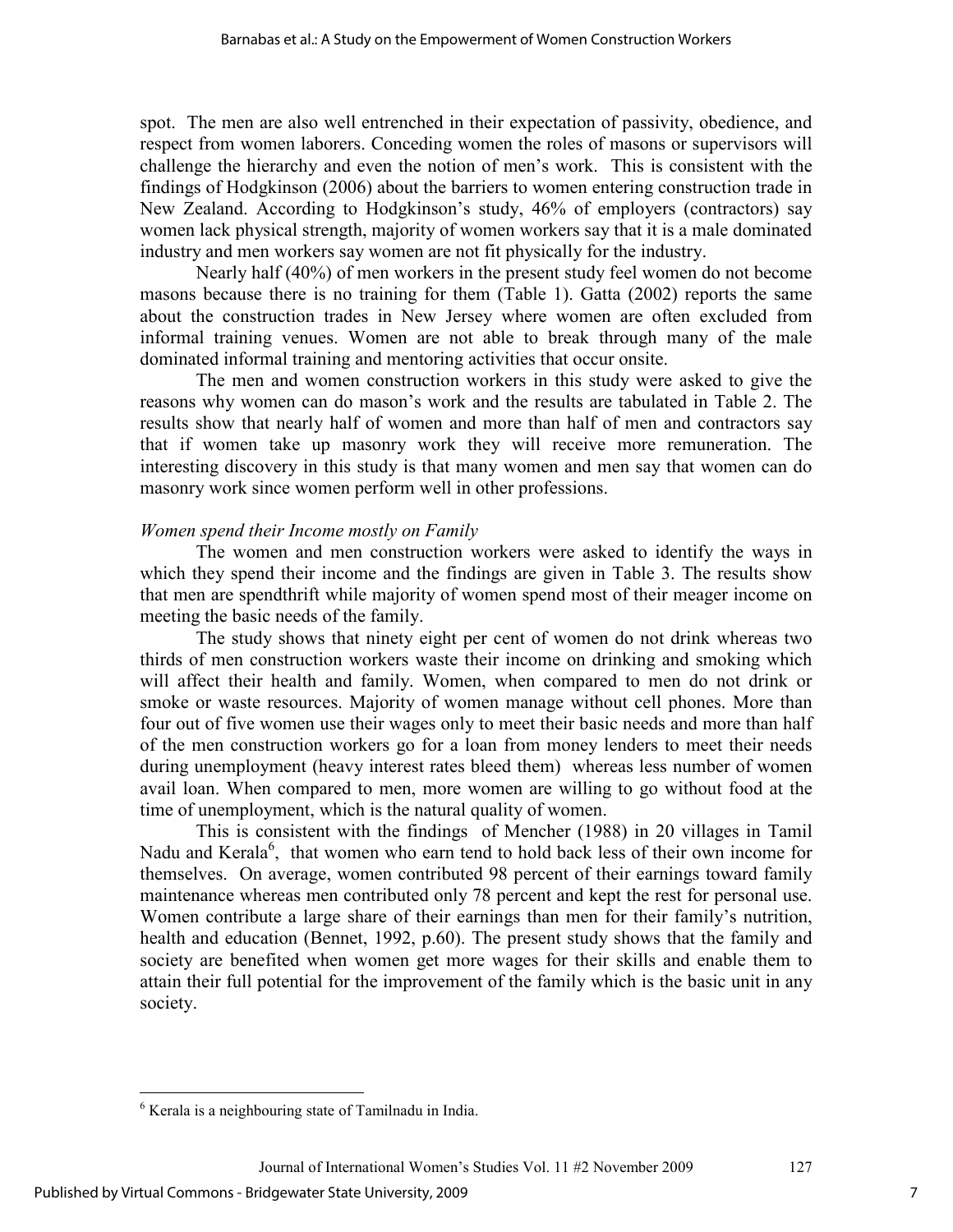#### *Sincerity in the Work of Women Construction Workers*

 The contractors were asked about the sincerity of women construction workers in construction sector and the findings are shown in Table 4. The study shows that 80.4 per cent of women obey the instruction of contractors and 72.5 per cent of women are always sincere in their work. Sincerity means reporting to work in time and working during the assigned hours without shirking and completing the tasks as told by the superiors. The disobedience rate for women is negligible which shows that women will also excel as masons or supervisors or contractors because of their sincerity and obedience. This is consistent with the findings of Hodgkinson (2006) in New Zealand, who has reported that the employers of women working in construction trade have said that women raise onsite behavioral standards.

#### *Daily work description of Women Construction Workers*

The daily work description of women construction workers was studied and is given in Table 5. The study shows that women workers are already performing most of the work of masons in the work sites now.

 This study reveals that majority of women accept that women's work is just carrying head load, sifting sand, breaking stones and mixing the mortar. Very few women say that women's work is digging, laying bricks, plastering, concreting or leveling because these skilled tasks are not assigned to women in construction sector in India but are carried out only by men masons. But some women have reported that they are doing the tasks of masons like laying bricks, leveling, concreting and plastering. Some women (12.3%) have reported that they have done masonry work even when they are not paid for the work or given the job title of mason. These women do masonry tasks even though they are not paid on par with men or allowed to become masons. Productivity level of women who do the masonry task is also found to be high. Steps should be taken to educate women that they are competent to do the work of masons because some women are already doing the mason's job.

#### *Capability of Women to Carry out Masonry Work*

 In this study an attempt was made to find out the various types of masonry work tried by women in construction sector, to find out the capacity of women to do masonry work. The masonry work tried by women is given in Table 6.

 The study shows that some women have performed the tasks of a mason like concreting, leveling and plastering. So the study shows that women have the ability and capacity to do the masonry work. Hodgkinson (2006) also reports that in New Zealand, when the employers of women were asked about the quality of work done by skilled women workers, they did not find any fault and said women were very meticulous in their work.

#### *Analysis of the Empowerment Process of Men Construction Workers*

 To determine the means of empowering women construction workers, the empowerment process of men construction workers in construction sector was studied.

8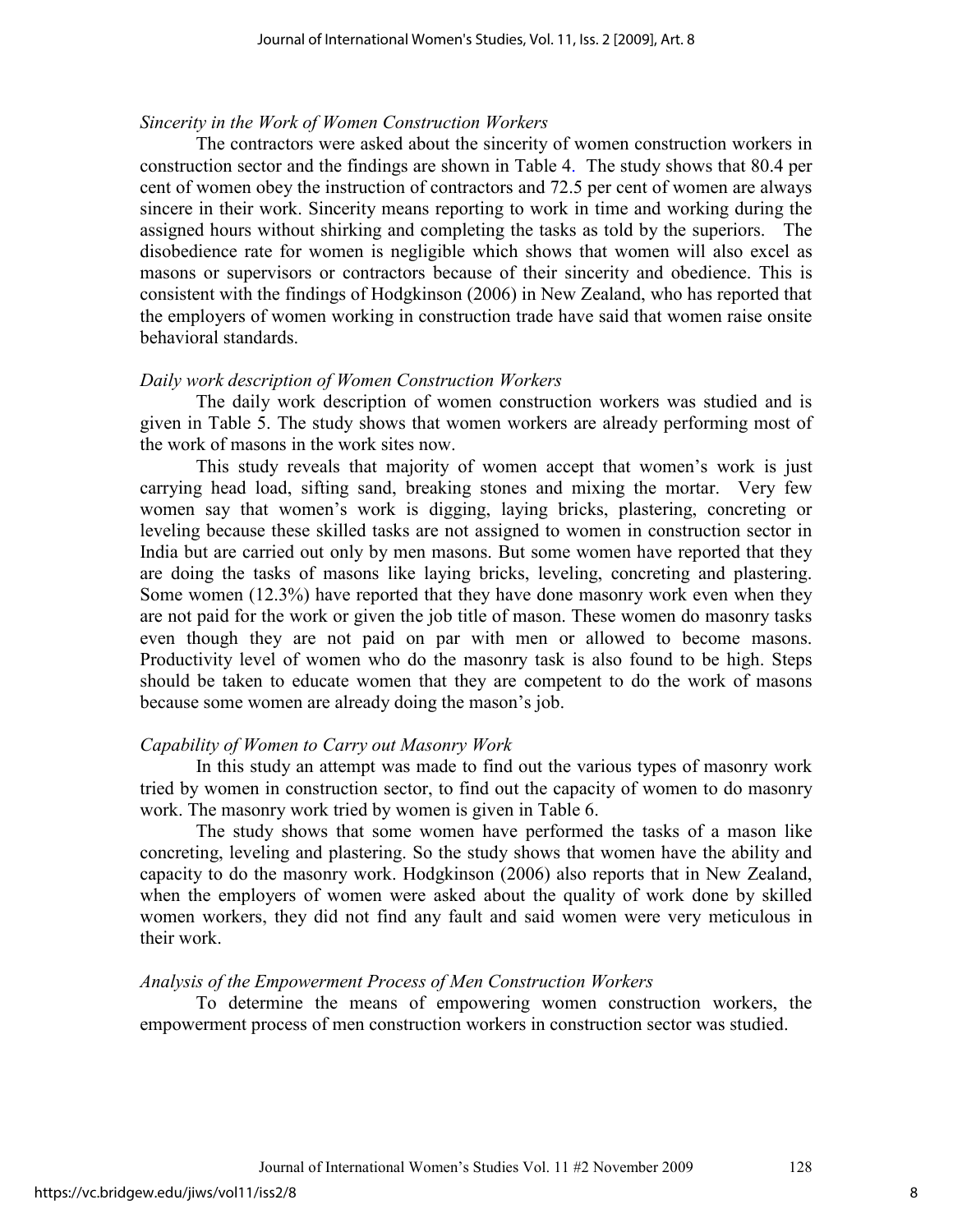#### *Methodology of Empowerment of Men to become Masons*

 The methodology of training that men get in construction sector is studied with men construction workers and contractors, and the findings are given in Table 7.

 The study shows that 95.2 per cent of men have been trained informally. Most of the men are not trained for masonry work by institutional training. Majority (88.2%) of contractors say that the training given to men workers in construction sector to become masons is informal. This practice is prevalent in most of the places around the world. Informal training is common in the construction sectors of many developing countries, including the Philippines, Indonesia, Egypt, Kenya, India, Mexico and Brazil (ILO, 2001). In China, 90% of the craftsmen are trained informally (Sha & Jiang, 2003). A study on construction workers in Srilanka (Jayawardane & Gunawardena, 1998) reports that 86 per cent of the skilled work force has received informal training only. Most of the men in the construction sector receive practical training only on the job. Studies in the UK have shown that in construction industry, workers who have learnt skills by on the job training qualify informally as semi-skilled or skilled (Byrne, Clark & Van der Meer, 2005). Work experience is important to gaining employment in the construction sector in UK. Gaining work experience is a problem for women, who often face more difficulties due to discriminatory practices in placements (Byrne et al, 2005).

 In India, the men construction workers join construction sector as unskilled workers. After a few months, they are asked to do the semi skilled work of *periyal* or *manvettial* and paid more wages*.* While they work as *periyal* or *manvettial,* they start assisting the masons in certain tasks and receive spot practical training for masonry work. But this type of informal training is not extended to women construction workers in construction sector because of the worldview of people, gender discrimination and the absence of motivation in women to learn informally. So it is proposed in this study that this informal training could be offered to women by changing the mindset of men and motivating women to work as assistants to masons.

## *Time Taken for Training Men Workers to become Masons*

 The time taken for men workers to become mason was studied and the results are given in Table 8. The study shows that most of the men get informal training for about a year. For some men it takes more than one year and some others it is six months. The duration varies according to the learning aptitude of the person. This shows that able men are trained in less than one year. Wachira, Root and Bowen (2008) report that in Kenya, two and one year were the most frequent training periods for skilled workers in construction suggesting that the most suitable training period is within this range. So the optimum duration of informal training that could be offered to women would be one to two years.

# *Willingness of Women Workers to be Empowered and Willingness of Men to Empower them*

In this study, the willingness of the women workers to be trained as masons was analyzed to find out whether women construction workers are willing to get the informal training like men to become masons.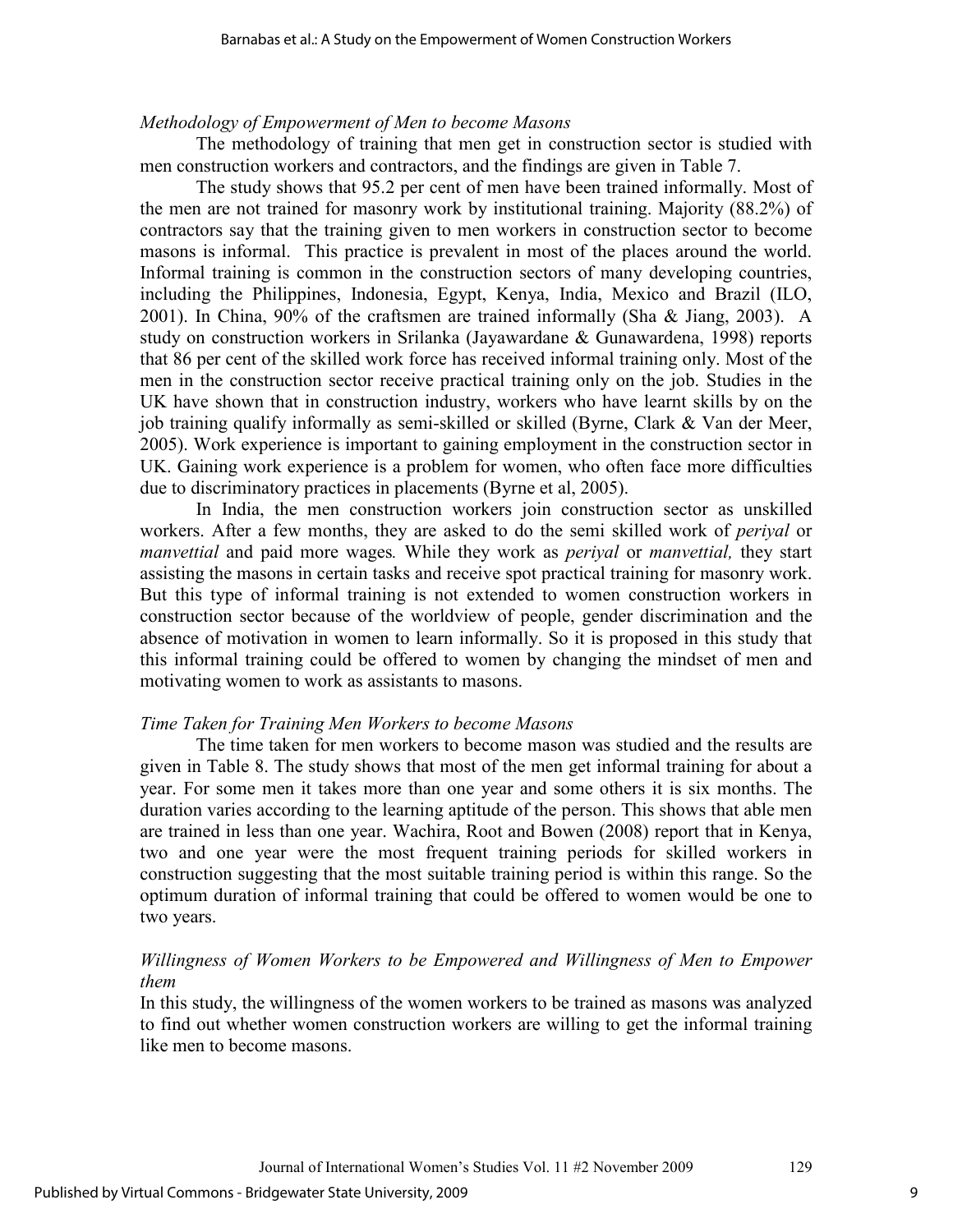#### *Willingness of Women Construction Workers to become masons*

The willingness of women construction workers to become masons was studied and the findings are shown in Table 9. More than one third of women say that they are willing to do the mason's work. One out of four women says that they are willing to do the work of masons - laying bricks, leveling and plastering. Majority of women are willing to be trained for masonry work.

 Table 10 shows that nearly all of the women who are willing to be trained as masons are willing for on the job training. Only about five per cent of the women workers ask for off days or institutional training. Women workers if trained institutionally must be provided with stipend.

# *Opinion of Contractors and Men Construction workers on Willingness to train women masons and accept them*

 The opinion of the contractors and men construction workers on whether women could become masons was studied and the results are summarized in Table 11. Nearly half of the men construction workers are willing to train women and say that women can become masons. Nearly seven out of ten men are willing to employ women as masons. Majority of contractors (60.8%) agree that women can become masons. Some of the contractors express the opinion that women are performing well in other professions and so they can also perform the masonry job well. This is a clear indication that women can be trained informally to become masons and they should be motivated and trained to become masons. The study shows that majority of the contractors (51%) are willing to train women as masons and 62.7 per cent of contractors say that if women offer to do masonry job they will employ them as masons. So steps must be taken to offer informal training to women in construction sector with the help of men construction workers and contractors.

## **Methodology Proposed To Train Women Construction Workers**

*Role of Trade Unions in Implementing the Informal Training to Women Construction Workers* 

 Trade unions have played a positive role in the past in many countries to improve diversity in construction, in particular through challenging discrimination in the workplace against women (Craw et al., 2007). So the union awareness and membership among construction workers was studied to find out how unions could support in organising informal training in the construction sector in India. Table 12 shows the involvement of women construction workers in union activities.

 This study reveals that only one third of women construction workers are aware of union activities and only one out of ten of these women had become members in the union. The women who have got union benefit are negligible and only a considerable number of women join union to get the welfare support. This is due to the absence of the knowledge of the role of unions for the advancement of the welfare of the working class people.

 This study has also revealed that women could be empowered by informal training. The unions in construction sector must be strengthened and motivated to take steps to offer this informal training to women. All women should be encouraged to become members of unions. These women groups must be educated and motivated to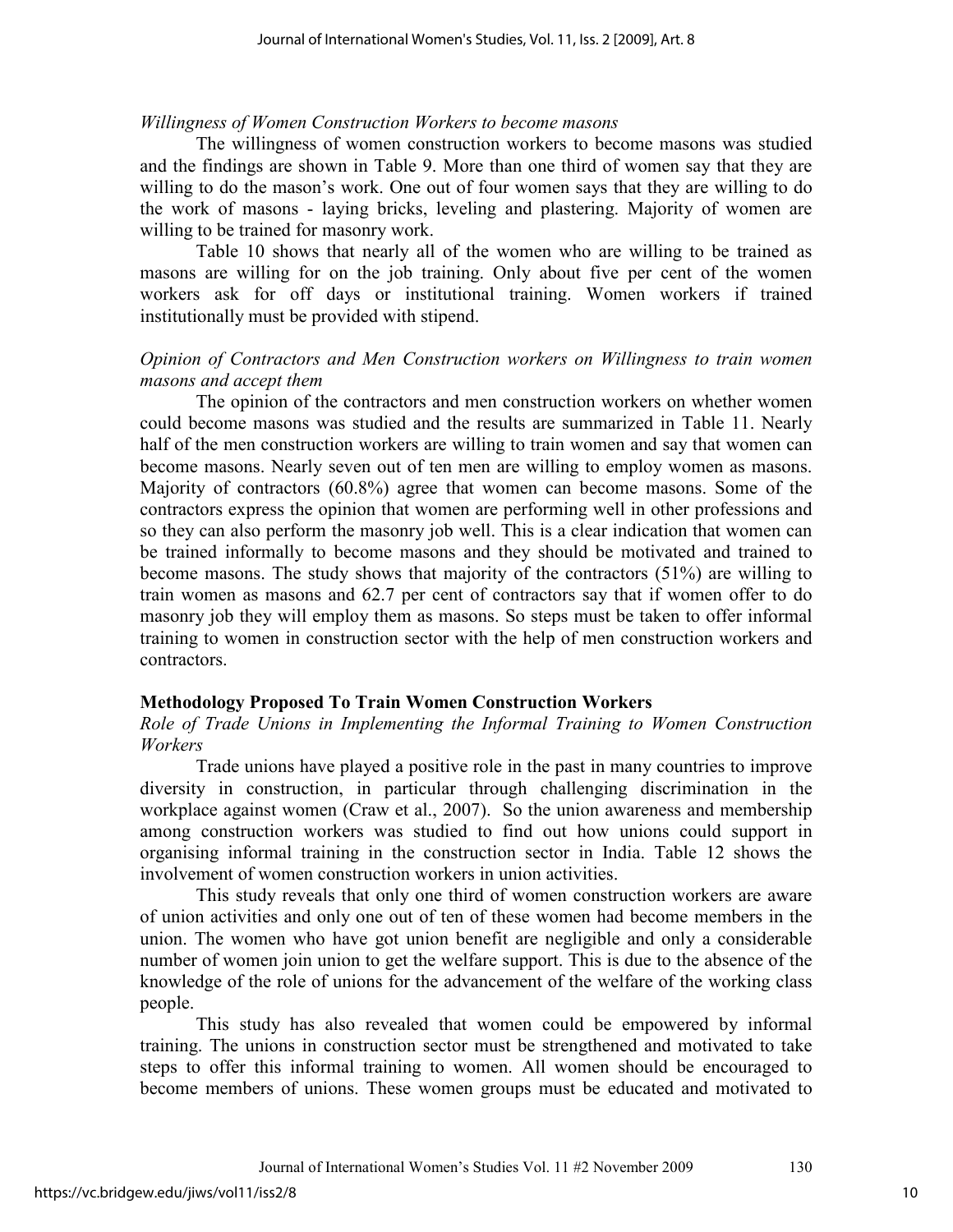demand informal training through the union. Unions can also conduct basic literacy and masonry skill training programmes for women and motivate men mason members of unions to offer informal training to women and give placement opportunities.

# *Motivating Men Construction Workers to Train their Wives and Women Relatives*

 Analysis was also made to find out whether informal training could be given to wives and women relatives of masons who are in construction and the findings are shown in Table 13 and 14.

 The study has shown that the wives of 14.1 percent of men workers are in construction sector. In India, the wives of construction workers work along with their husbands in the same site and workers move from rural areas to work in cities as a team of relatives. Most of them are from the same family. So male construction workers can be motivated to give informal training to their wives and relatives and these women can work along with them in the project.

# **Suggestions for Empowering Women Construction Workers**

 The present study has shown that there is disparity in wages and promotion opportunities between men and women in the construction sector. The study also shows that women were found to use their income profitably - for the welfare of the family and they are capable of doing masonry work. They have the competency, capability, ability, skills and work culture to become masons. Most of the women want to become masons and they have tried and are already doing some of the tasks carried out by men masons, which shows that women have the potential to become masons. So steps can be taken to train and employ women and quasigovernmental agencies and Non Governmental Organizations can come forward to honor such women masons and the contractors who employ them and can give wide media publicity. Women Groups can take up the task of sensitizing male masons and contractors.

 This study has revealed that contractors and masons do not conduct any formal training for men in masonry work, but men workers start working as assistants to masons and receive the informal practical training for about one year with wages. This type of informal training is absent for women construction workers in India. In the same manner, it is proposed that women in this sector could also be encouraged to get practical training by working as assistants to the masons. This will ensure women of their wages during the time of training.

 The construction sector unions must also be motivated to work with masons, who are members of the unions to train women informally by employing women as job assistants.

In many construction sites, the relatives of masons work as a team because they move to cities as a group. So, men masons in the team can train their wives, sisters and other relatives informally. After they are trained, the trained women can work independently as masons, earn more wages and offer informal training to other women empowering many women in the construction sector.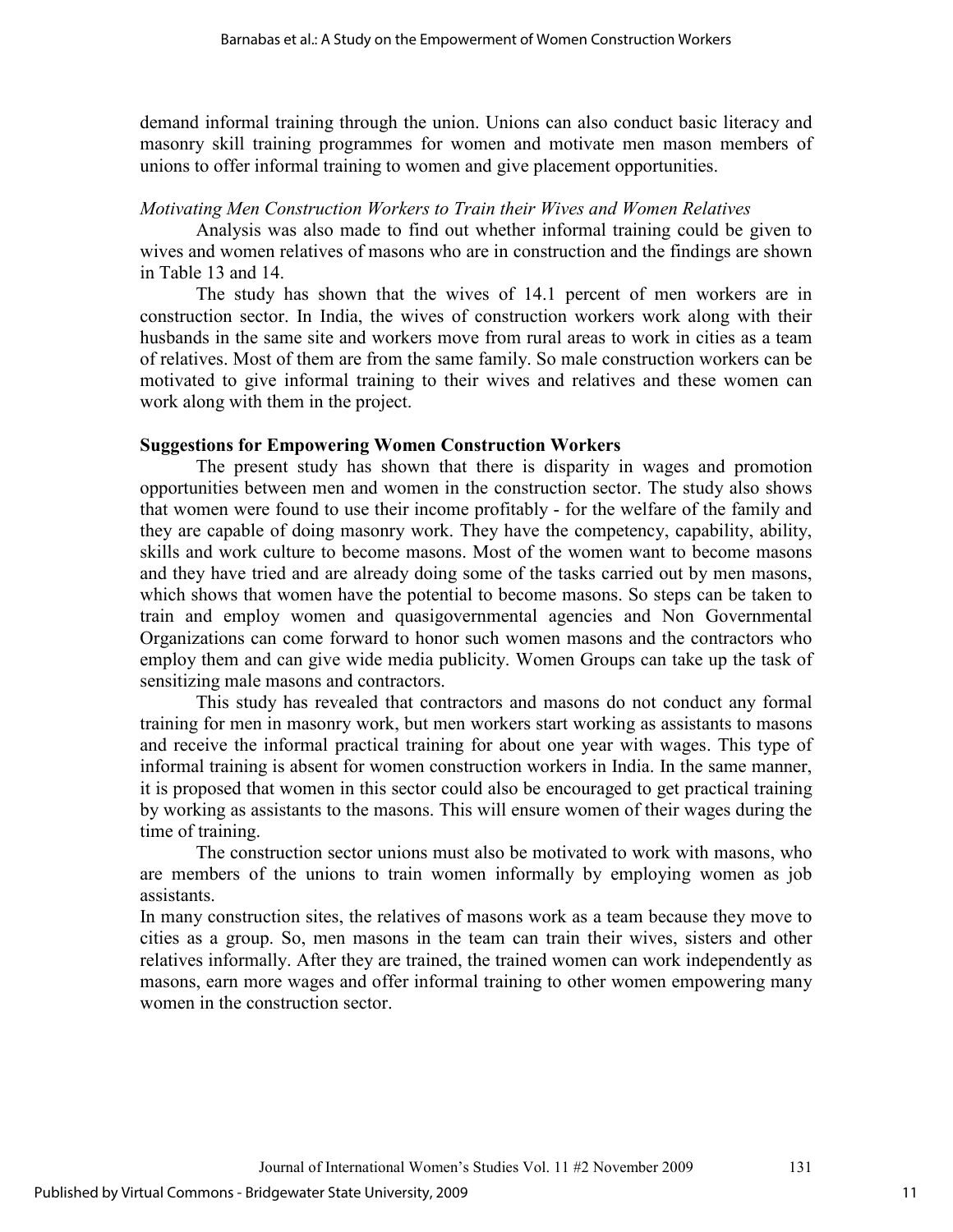# **Conclusion**

Women in the construction sector are involved only in unskilled work. Their potential as masons is still untapped. This study analyzed the reasons why women could be empowered and it has been found that women should be empowered because of their skills, good spending habits, capability, potential, and their aptitude to work sincerely. The study has also shown that women are willing to be trained and are already carrying out some of the tasks of masons. Men are willing to train women and give them opportunity to work along with them. So it is proposed that the methodology of offering informal training now practiced in construction sector to train men workers could be extended to train and empower women for masonry work.

 To implement this informal training it is proposed that union membership of women has to be increased and men union workers must be motivated to come forward to train women informally. The male construction workers must also be motivated to give informal training to their wives and relatives. If some women are trained and employed as masons, they will in turn become mentors to other women and encourage and train other women to do the job of masonry. Legislation could be enacted in India to make it mandatory for the contractors to offer informal training to women construction workers in government sites and employ a certain percentage of women masons in all sites. These positive steps will enhance the resource potential among women construction workers and empower them leading to the growth of the families and the advancement of the nation.

# **Bibliography**

- Baruah, B. (2008) Gender and globalization Opportunities and constraints faced by women in the construction industry in India. *Labor Studies Journal*, 20(10) DOI: 10.1177/0160449X08326187
- Bhagwat, N. and Hemant, R. (2009) *Estimation of Gender Bias through Specially Developed Learning Material (Interactive C.D.) – A Study in Nashik City.*  Proceedings of episteme. Macmillan Publishers India Ltd, 2009. Retrieved June 25, 2009 from: cvs.gnowledge.org/episteme3/pro\_pdfs/10-nikhila-rajguru.pdf.
- Bennet, L. (1992). *Women, Poverty, and Productivity in India* EDI Seminar Paper No.43 World Bank: Washington DC. ISBN 0-8213-1880-2
- Bryne, J., Clarke, L., and Van der Meer, M. (2005). Gender and ethnic minority exclusion from skilled occupations in construction: a Western European comparison. *Construction Management and Economics* 23(10)*,* 1025-1034.
- Craw, M., Clarke, L., Jefferys, S., Beutel, M., Roy, K., & Gribling, M. (2007) *The Construction Industry in London and Diversity Performance.* Greater London Authority: London.
- Census of India (2001) Population Totals, New Delhi: Registrar General & Census Commissioner, GOI.
- Fisher, C. (2007) *Women: Construction's Untapped Resource,* Associated Construction Publications Date: Saturday, September 15, 2007.
- Gatta, M. (2002) *Women At Work: Achieving Parity On The Job,* A Report of the State Employment and Training Commission's Council on Gender Parity in Labor and Education, Center for Women and Work Rutgers University. Building Trades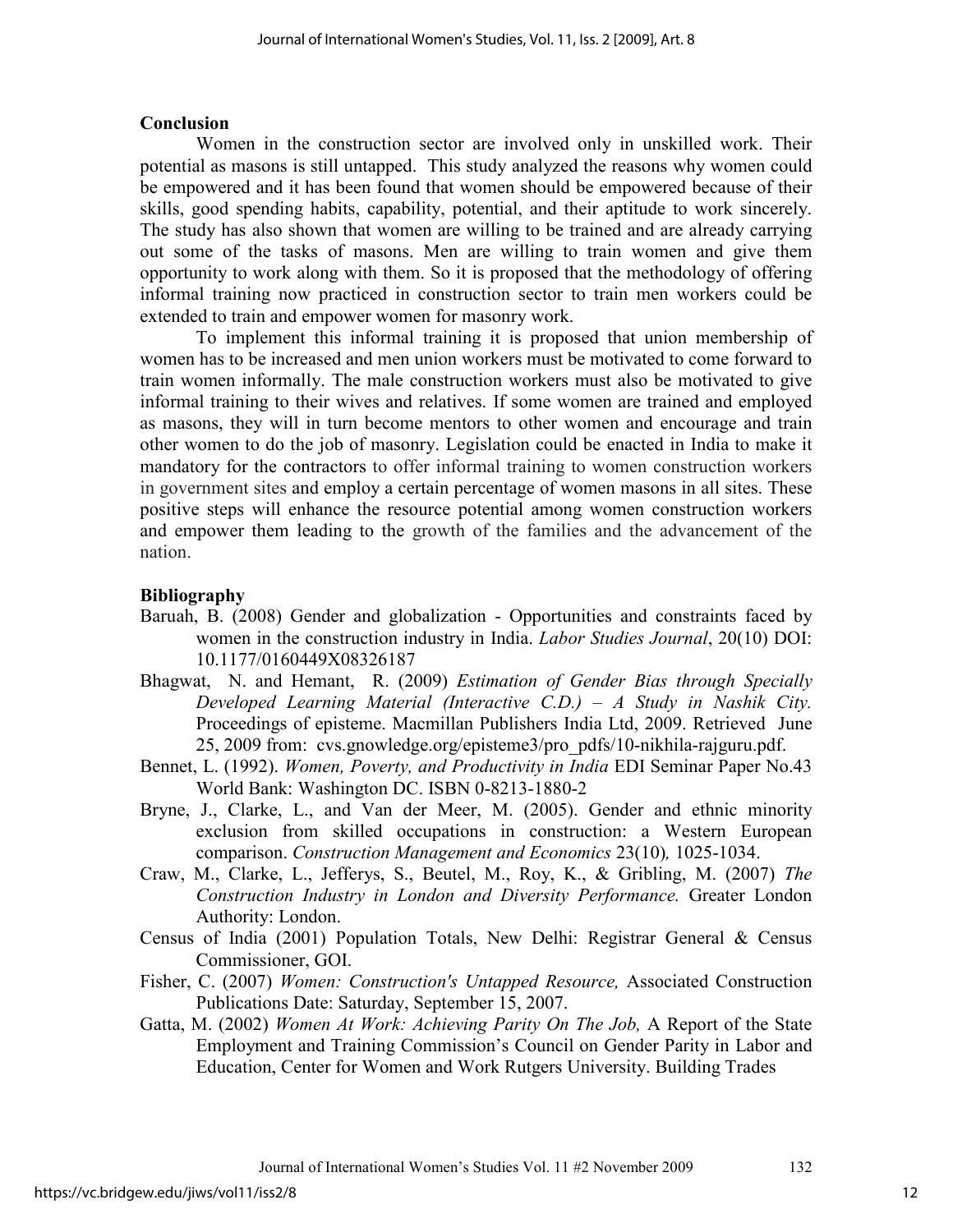- Government of India, (2006) Economic survey 2005-2006. *Chapter 8 Social Sector*. Retrieved on October 25, 2009 from website: http://indiabudget.nic.in/es2005- 06/esmain.htm
- Government of India, (2008a) Planning Commission. Volume II: Social Sector, *Chapter 6: Towards Women's Agency and Child Rights.* Eleventh five year plan 2007 - 2012. Oxford University Press: New Delhi.
- Government of India, (2008b) Planning Commission, Volume III: Agriculture, Rural Development, Industry, Services and Physical Infrastructure, *Chapter 8- Services and Construction*. Eleventh five year plan, 2007 – 2012. Oxford University Press: New Delhi.
- Habitat (1997) *Women Constructing Their Lives: Women Construction Workers Four Evaluative Case Studies,* United Nations Centre for Human Settlements. Retrieved November 20, 2008 from website: http://nzdl.sadl.uleth.ca/cgibin/library?e=d-00000-00---off-0cdl--00-0--0-10-0---0---0prompt-10---4-------0- 1l--11-en-50---20-about---00-0-1-00-0-0-11-1-0utfZz-8- 10&a=d&c=cdl&cl=CL1.58
- Hodgkinson, E. (2006) W*omen in Construction -The Untapped Resource- An analysis of women in the New Zealand Building and Construction Industry*, New Zealand Building and Construction Industry Training: New Zealand
- ILO (2001) *The Construction industry in the twenty-first century: Its image, employment prospects and skill requirements,* Sectoral Activities Programme, ILO, Geneva: ILO.
- Improving Working and Living Conditions in Construction (2004) Draft Recommendations and Technical Guidance from the International Federation of Building and Wood Workers. Retrieved June 25, 2007 from website:
- www.ifbww.org/files/Improving\_Working\_and\_84E5F.pdf
- India Infra Guru (2008) *Jobs, Construction*. Retrieved August 14, 2009 from website: http://www.indiainfraguru.com/construction.html
- Jayawardane, A.K.W. & Gunawardena, N. D. (1998) Construction workers in developing countries: A case study of Sri Lanka Construction, *Management & Economics,*  $16(5)$ ,  $521 - 530$ .
- Jhabvala, R. and Kanbur, R. (2002) *Globalization and Economic Reform as Seen from the Ground: Sewa's Experience In India*. Paper presented to the Indian Economy Conference, Cornell University, April 19-20, 2002. Retrieved October 20, 2008 from website:

http://aem.cornell.edu/research/researchpdf/wp/Cornell\_AEM\_wp0236.pdf.

- Kaveri, (1995) *Women, Work and Inequity The Reality of Gender,* edited by Cherian Joseph and K.V. Eswara Prasad, National Labour Institute.
- Kingdon, G. G. (1997) *Does the Labour Market Explain Lower Female Schooling in India?* Discussion Paper DEDPS/1. Retrieved June 25, 2009 from website http://eprints.lse.ac.uk/6715/1/Does the labour market explain lower female s chooling\_in\_India.pdf
- Kingdon, G. G. (2001) *The gender gap in educational attainment in India: How much can be explained?* Retrieved June 25, 2009 from website: www.economics.ox.ac.uk/Members/.../JDS-2002-gender\_gap.pdf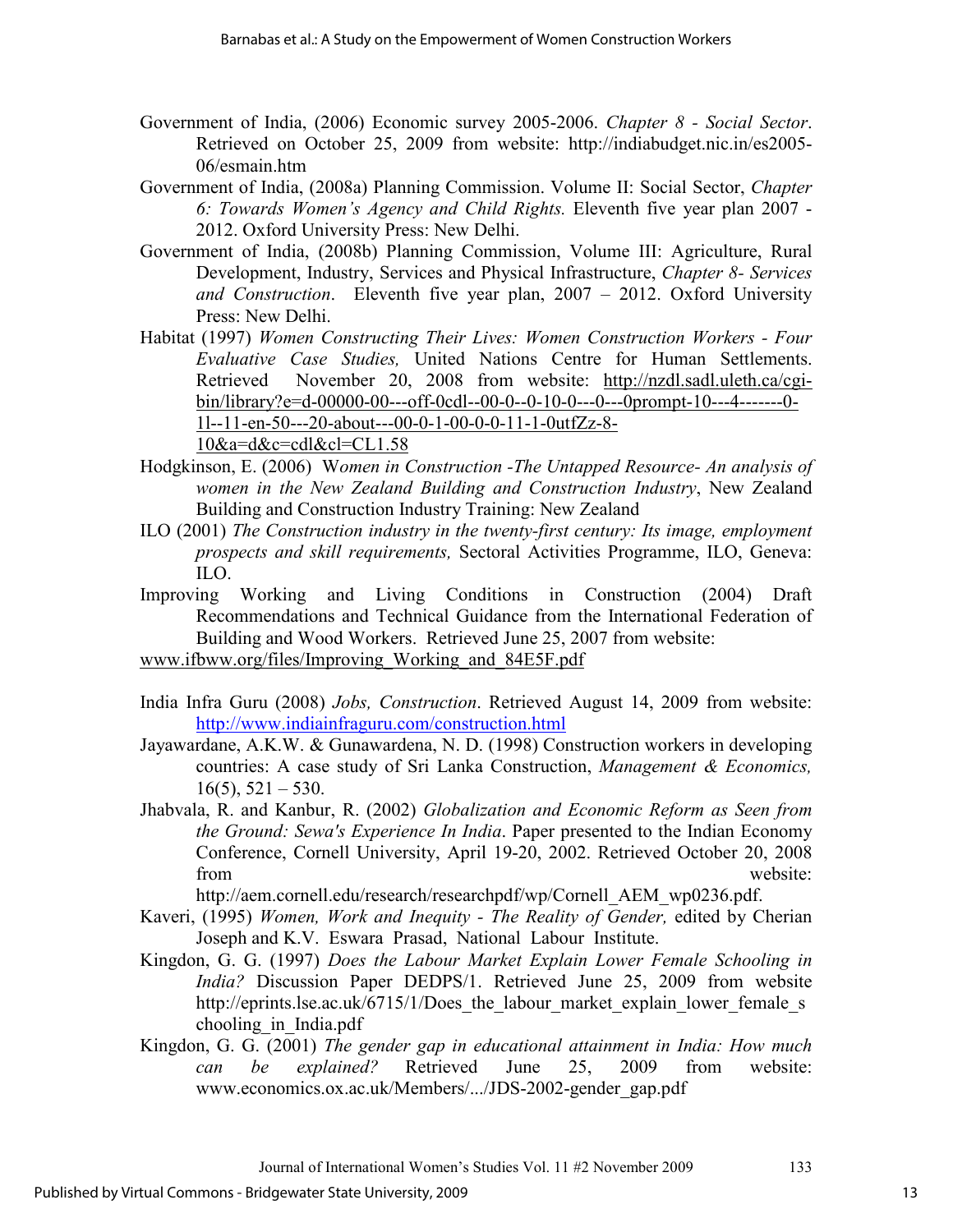Laskar, A. and Murty, C. V. R. (2004) *Challenges before Construction Industry in India*

- Indian Institute of Technology: Kanpur. Retrieved July 25, 2009 from website: http://www.iitk.ac.in/nicee/RP/2004 Challenges Construction Industry Proceedi ngs.pdf
- Lingam, L. (1998) Migrant Women, Work Participation and Urban Experience*, The Indian Journal of Social Work*, 59(3): 806-822.
- Madhok, S. (2005) *Report on the status of women workers in the construction industry.* New Delhi: National Commission for Women.
- Mencher, J.P (1988), *Women's work and poverty: contribution to household maintenance in two regions of South India*, in Dwyer, D, Bruce, J (Eds), *A Home Divided: Women and Income in the Third World*, Stanford: Stanford University Press.
- Mitullah, W. V. & Wachira, I. N. (May 2003) *Informal labour in the construction industry in Kenya: A case study of Nairobi,* International Labour Office, Geneva.
- Nandal, S. (2005) Extent and Causes of Gender and Poverty in India: A Case Study of Rural Hayana, *Journal of International Women's Studies,* 7(2): 182 -190.
- Pan India Networks, (2009a) *Geography Tamilnadu*. Retrieved October 14, 2009 from website: http://www.tamilnaduonline.in/Profile/Geography/

Pan India Networks, (2009b) *Tiruchirappalli.* Retrieved October 14, 2009 from website: http://tamilnaduonline.in/Profile/districts/Tiruchirappalli.asp

- ha, K. & Jiang, Z. (2003) Improving rural labourers' status in China's construction industry, *Building Research & Information*, 31(6): 464 – 473. DOI: 10.1080/0961321032000166406.
- Shah, K. (2002) *Agenda 21 for Sustainable Construction in Developing Countries The Indian Case,* KSA Design Planning Services and Ahmedabad Study Action Group (ASAG), CSIR. Retrieved July 14, 2005 from website:
- http://www.sustainablesettlement.co.za/docs/a21\_shah.pdf
- Shah, V. (1996) *Women building workers: An area study in Bombay,* NICMAR research documents, Mumbai, National Institute of Construction Management and Research.
- Suchitra, J. Y. and Rajasekar, D. (2006) One size does not fit all: Employment insecurity of unorganized workers in Karnataka*, The Indian Journal of Labour Economics*, 49(3) July- September, 455-473.
- The Gazette of India,  $(2008)$  Extraordinary Part II Sec 3(ii). Ministry of Labour and Employment notification. New Delhi.
- Vankar, P. (2005) *At the Kadiyanaka: Challenges faced by construction workers in Ahmedabad.* Ahmedabad: SEWA Academy.
- Wachira, N., Root, D. & Bowen, R. (2008) *The Growth of Informal Skilling among Construction Craftsmen in Kenya,* RICS Construction and Building Research Conference: United Kingdom.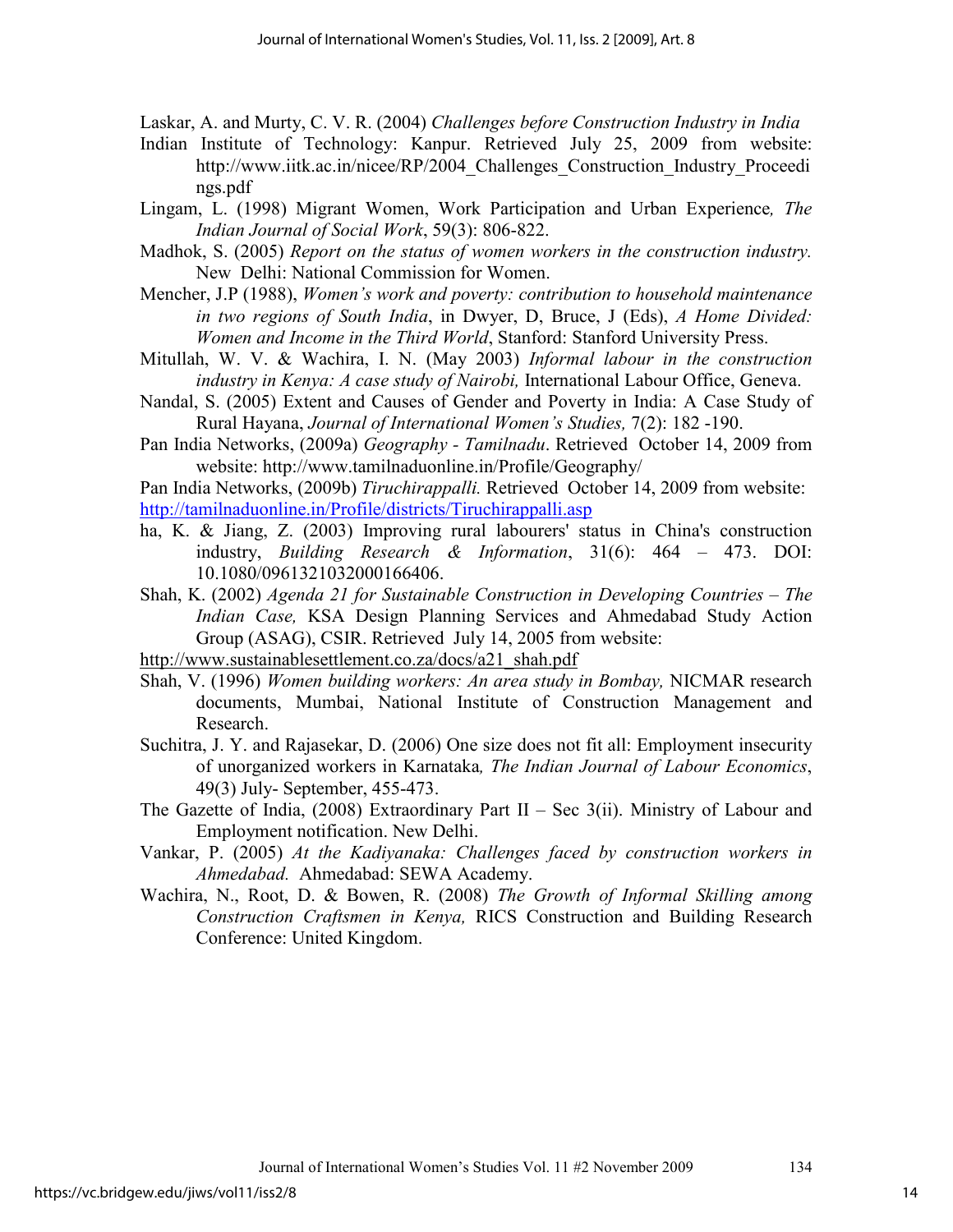# **Appendix**

|                | Table 1                                                                   |                |                                                |                 |                                                |                          |                                           |                          |
|----------------|---------------------------------------------------------------------------|----------------|------------------------------------------------|-----------------|------------------------------------------------|--------------------------|-------------------------------------------|--------------------------|
|                | <b>Barriers for Women not being Promoted as Masons</b><br><b>Barriers</b> |                | n <sub>1</sub><br>Total=44<br>$\boldsymbol{0}$ | $%$ of<br>$n_1$ | n <sub>2</sub><br>Total=44<br>$\boldsymbol{0}$ | $%$ of<br>n <sub>2</sub> | n <sub>3</sub><br>Total=5<br>$\mathbf{1}$ | $%$ of<br>n <sub>3</sub> |
| $\mathbf{1}$   | Not<br>given<br>opportunity                                               | Ye<br>S.       | 109                                            | 24.8            | 112                                            | 25.5                     | 8                                         | 15.7                     |
|                |                                                                           | No             | 331                                            | 75.2            | 328                                            | 74.5                     | 43                                        | 84.3                     |
| $\overline{2}$ | Man's job                                                                 | Ye<br>S.       | 84                                             | 19.1            | 61                                             | 13.9                     | 13                                        | 25.5                     |
|                |                                                                           | No             | 356                                            | 80.9            | 379                                            | 86.1                     | 38                                        | 74.5                     |
| 3              | No training                                                               | Ye<br>S        | 122                                            | 27.7            | 177                                            | 40.2                     | 12                                        | 23.5                     |
|                |                                                                           | N <sub>0</sub> | 318                                            | 72.3            | 263                                            | 59.8                     | 39                                        | 76.5                     |
| $\overline{4}$ | Difficult                                                                 | Ye<br>S.       | 147                                            | 33.4            | 118                                            | 26.8                     | 35                                        | 68.6                     |
|                |                                                                           | N <sub>0</sub> | 293                                            | 66.6            | 322                                            | 73.2                     | 16                                        | 31.4                     |
| 5              | No motivation/not<br>tried                                                | Ye<br>S        | 102                                            | 23.2            | 112                                            | 25.5                     | 9                                         | 17.6                     |
|                |                                                                           | No             | 338                                            | 76.8            | 328                                            | 74.5                     | 42                                        | 82.4                     |
| 6              | Men<br>will<br>not<br>accept                                              | Ye<br>S.       | 82                                             | 18.6            | 77                                             | 17.5                     | $\overline{4}$                            | 7.8                      |
|                |                                                                           | No             | 358                                            | 81.4            | 363                                            | 82.5                     | 47                                        | 92.2                     |
| $\overline{7}$ | Physically not fit                                                        | Ye<br>S        | 127                                            | 28.9            | 97                                             | 22.0                     | 22                                        | 43.1                     |
|                |                                                                           | N <sub>o</sub> | 313                                            | 71.1            | 343                                            | 78.0                     | 29                                        | 56.9                     |
| 8              | Scared of heights                                                         | Ye<br>S        | 127                                            | 28.9            | 212                                            | 48.2                     | 31                                        | 60.8                     |
|                |                                                                           | No             | 313                                            | 71.1            | 228                                            | 51.8                     | 20                                        | 39.2                     |

 $n_1$  – Number of women construction workers,  $n_2$  - Number of men construction workers, n3 - contractors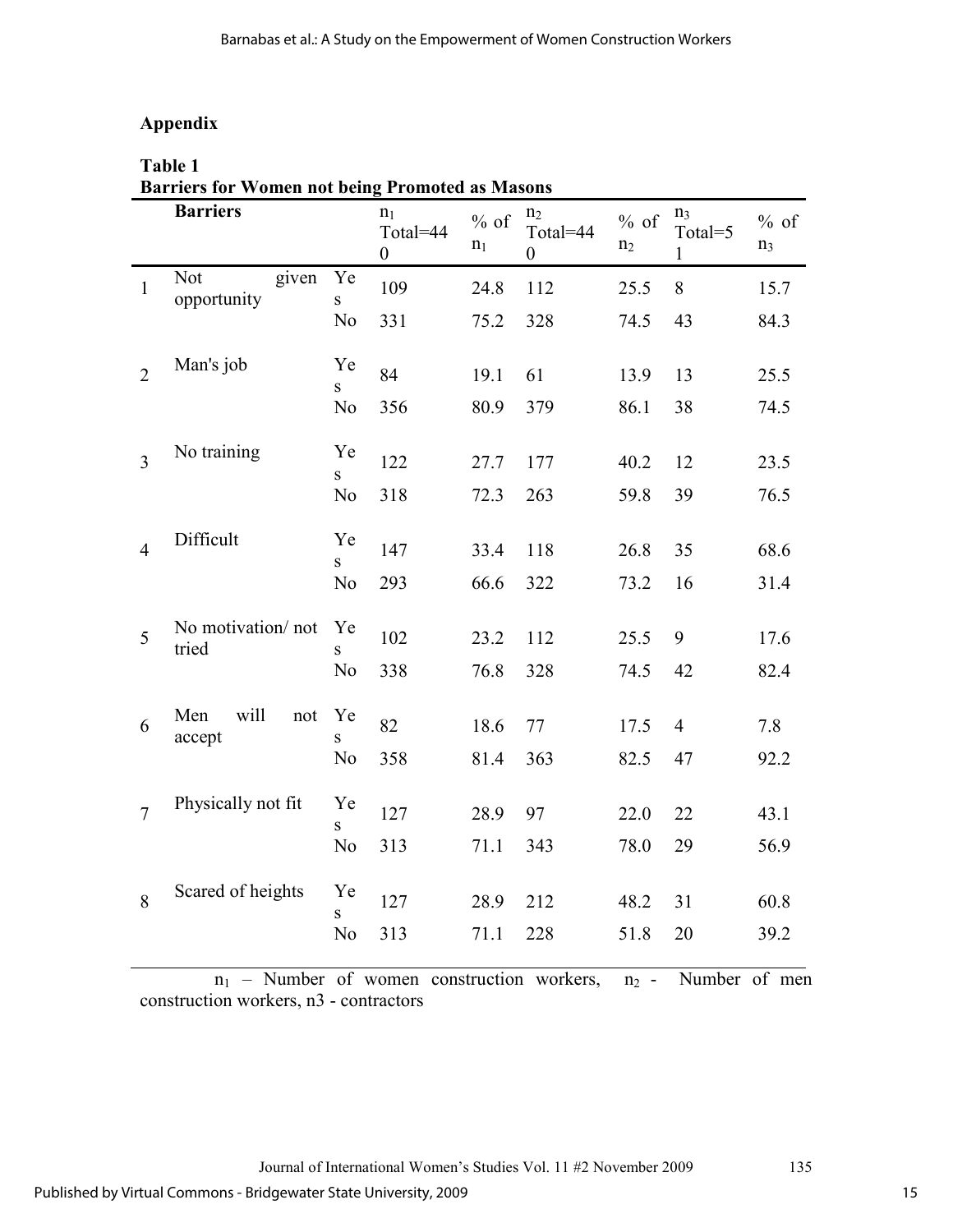| <b>Reasons</b>                                  | n <sub>1</sub><br>Total=<br>440 | $\%$ of $n_2$<br>n <sub>1</sub> | Total= $440$ | $\%$ of $n_3$<br>n <sub>2</sub> | Total= $51$              | $%$ of<br>$n_3$ |
|-------------------------------------------------|---------------------------------|---------------------------------|--------------|---------------------------------|--------------------------|-----------------|
| Women perform well in<br>many other professions | 48                              | 10.9                            | 135          | 30.7                            |                          | 13.7            |
| To earn more                                    | 208                             | 47.3                            | 232          | 52.7                            | 27                       | 52.9            |
| To prevent exploitation                         | 3                               | 0.7                             | 11           | 2.5                             | $\overline{\mathcal{L}}$ | 9.8             |
| female<br>stop<br>10<br>discrimination          |                                 | 3.0                             | $\Delta$     | 1.1                             |                          | 59              |
| They can't                                      | 168                             | 38.2                            |              |                                 |                          |                 |

# **Table 2 Reasons for Encouraging Women to do Masonry job**

 $n_1$  – Number of women construction workers,  $n_2$  - Number of men construction workers, n3 - contractors

# **Table 3 Spending of Income**

|   |                            |                               | $n_1$<br>Total=440 | $%$ of $n_1$ | n <sub>2</sub><br>Total=440 | $%$ of $n_2$ |
|---|----------------------------|-------------------------------|--------------------|--------------|-----------------------------|--------------|
|   | 1 Drinking                 | Yes                           | 9                  | 2.0          | 161                         | 36.6         |
|   |                            | N <sub>0</sub>                | 431                | 98.0         | 279                         | 63.4         |
| 2 | Smoking                    | Yes                           | 7                  | 1.6          | 149                         | 33.9         |
|   |                            | N <sub>0</sub>                | 433                | 98.4         | 291                         | 66.1         |
| 3 | Cell Phone                 | Yes                           | 45                 | 10.2         | 140                         | 31.8         |
|   |                            | N <sub>0</sub>                | 395                | 89.8         | 300                         | 68.2         |
| 4 | Basic Needs Only           | Yes                           | 368                | 83.6         | 138                         | 31.4         |
|   |                            | N <sub>0</sub>                | 72                 | 16.4         | 302                         | 68.6         |
|   |                            | Take Loan<br>Husband/         | 161                | 36.6         | 224                         | 50.9         |
|   | Course Of Action<br>During | parent<br>is<br>Working       | 159                | 36.1         | 78                          | 17.7         |
|   | Unemployment               | Saving<br>without<br>Go       | 77                 | 17.5         | 86                          | 19.5         |
|   |                            | food $-$ eating<br>once a day | 10                 | 2.3          | 3                           | .7           |
|   |                            | Other                         | 33                 | 7.5          | 49                          | 11.1         |

 $n_1$  – Number of women construction workers,  $n_2$  - Number of men construction workers

Journal of International Women's Studies Vol. 11 #2 November 2009 136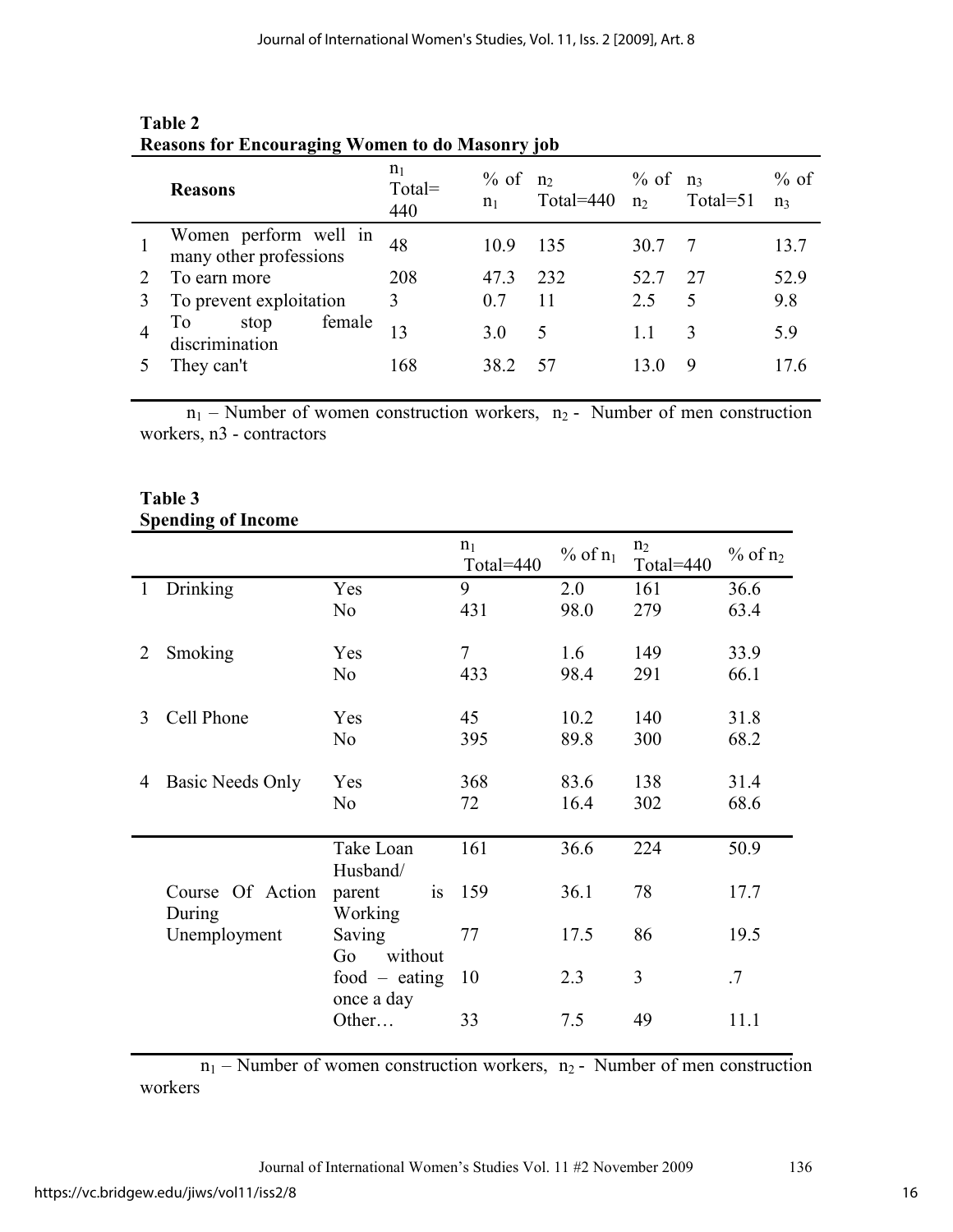| оршон от сони ассогз он эсгүнсс от үгөнгөн сонзи ассоот үгөгж |           |          |              |
|---------------------------------------------------------------|-----------|----------|--------------|
| <b>Opinion of Contractor on Service of</b>                    |           | $n_3$    | $%$ of $n_3$ |
| <b>Women Construction Workers</b>                             |           | Total=51 |              |
| Women Obey                                                    | Always    | 41       | 80.4         |
|                                                               | Sometimes |          | 13.7         |
|                                                               | Rarely    |          | 3.9          |
|                                                               | Never     |          | 2.0          |
| <b>Women Sincere</b>                                          | Always    | 37       | 72.5         |
|                                                               | Sometimes | 11       | 21.6         |
|                                                               | Rarely    | 3        | 5.9          |
|                                                               |           |          |              |

# **Table 4**

# **Opinion of Contractors on Service of Women Construction Workers**

n3 – contractors

|              | <b>Table 5</b><br>Daily work description of Women Construction Workers |                |                    |            |  |  |
|--------------|------------------------------------------------------------------------|----------------|--------------------|------------|--|--|
|              | Daily work                                                             |                | $n_1$<br>Total=440 | % of $n_1$ |  |  |
| $\mathbf{1}$ | Women Work - Load Carrying                                             | <b>Yes</b>     | 392                | 89.1       |  |  |
|              |                                                                        | N <sub>0</sub> | 48                 | 10.9       |  |  |
| 2            | Women Work - Breaking Stones                                           | Yes            | 310                | 70.5       |  |  |
|              |                                                                        | N <sub>o</sub> | 130                | 29.5       |  |  |
| 3            | Women Work - Mixing Mortar                                             | Yes            | 229                | 52.0       |  |  |
|              |                                                                        | N <sub>0</sub> | 211                | 48.0       |  |  |
| 4            | Women Work - Digging                                                   | Yes            | 80                 | 18.2       |  |  |
|              |                                                                        | No.            | 360                | 81.8       |  |  |
| 5            | Women Work - Laying Bricks                                             | <b>Yes</b>     | 32                 | 7.3        |  |  |
|              |                                                                        | N <sub>o</sub> | 408                | 92.7       |  |  |
| 6            | Women work - Concreting                                                | Yes            | 29                 | 6.6        |  |  |
|              |                                                                        | N <sub>0</sub> | 411                | 93.4       |  |  |
| 7            | Women Work - Levelling                                                 | Yes            | 30                 | 6.8        |  |  |
|              |                                                                        | N <sub>o</sub> | 410                | 93.2       |  |  |
| 8            | Women Work - Plastering                                                | Yes            | 28                 | 6.4        |  |  |
|              |                                                                        | N <sub>0</sub> | 412                | 93.6       |  |  |
| 9            | Mason Work Tried                                                       | Yes            | 54                 | 12.3       |  |  |
|              |                                                                        | No             | 386                | 87.7       |  |  |
|              |                                                                        |                |                    |            |  |  |

# **Table 5**

 $n_1$  – Number of women construction workers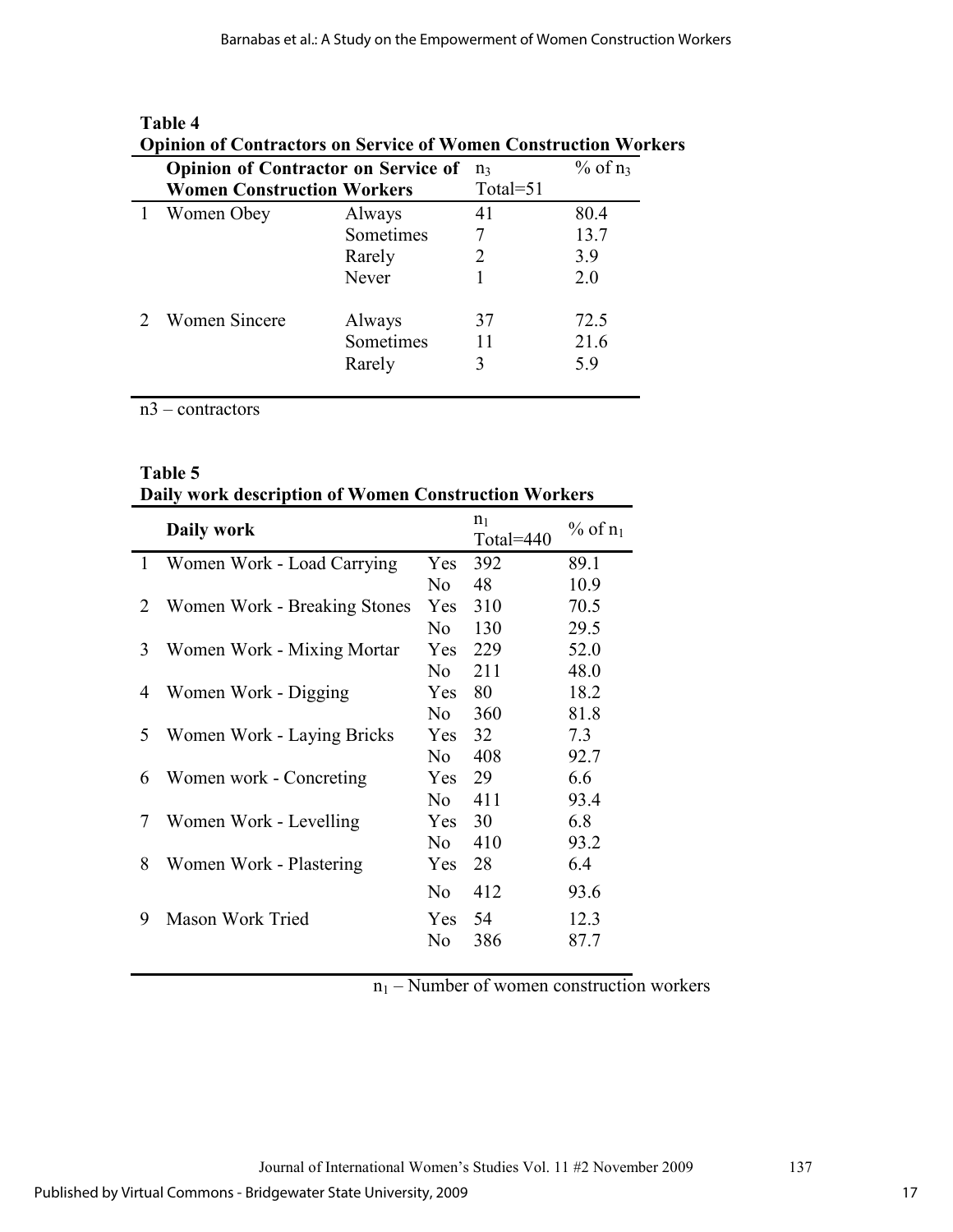|   | <b>NASUL WULK LITEG DY WULLEL CULISII UCLIUIL WULKELS</b> |                             |              |  |  |  |
|---|-----------------------------------------------------------|-----------------------------|--------------|--|--|--|
|   | <b>Mason work tried</b>                                   | n <sub>1</sub><br>Total=440 | $%$ of $n_1$ |  |  |  |
|   | 1 Laying Bricks And Constructing Walls 30                 |                             | 6.8          |  |  |  |
|   | 2 Concreting                                              |                             | 1.1          |  |  |  |
|   | Leveling                                                  | 3                           |              |  |  |  |
|   | Plastering                                                |                             | 9.           |  |  |  |
|   | 5 Operating Mixer Machine                                 |                             | .5           |  |  |  |
| 6 | Laying Tiles                                              |                             | 2            |  |  |  |
|   | Concreting, Leveling, Plastering                          |                             | 2.0          |  |  |  |
| 8 | Not Applicable                                            | 386                         | 87.7         |  |  |  |
|   | Total                                                     | 440                         | 100.0        |  |  |  |
|   | $\sim$<br>п.<br>$\mathbf{r}$ 1                            |                             |              |  |  |  |

# **Table 6 Mason work tried by Women Construction Workers**

 $n_1$  – Number of women construction workers

# **Table 7**

# **Training given to Men Construction Workers**

| Training given to Men Construction $n_2$                              |                          | $\%$ of $n_3$ |    | $\%$ of $n_3$ |
|-----------------------------------------------------------------------|--------------------------|---------------|----|---------------|
| Workers                                                               | Total=440 $n_2$ Total=51 |               |    |               |
| 1 On the job (informal)                                               | 419                      | 95.2          | 45 | 88.2          |
| 2 Institutional (month) - diploma/certificate                         | $\Delta$                 |               |    | 2 0           |
| 3 Attended training $2/3$ days conducted by 1 institutions (NIT, SIT) |                          |               | -0 | $\Omega$      |
| 4 NA (no training)                                                    |                          | 34            |    |               |

 $n_2$  - Number of men construction workers,  $n_3$  - contractors

# **Table 8**

|                | <b>Time Taken By Men Workers To Become Masons</b>    |                             |               |  |  |  |
|----------------|------------------------------------------------------|-----------------------------|---------------|--|--|--|
|                | Time Taken By Men Workers<br><b>To Become Masons</b> | n <sub>2</sub><br>Total=440 | $\%$ of $n_2$ |  |  |  |
|                | 1 month                                              | 9                           | 2.0           |  |  |  |
| $\overline{2}$ | 2 months                                             |                             | $\cdot$ 2     |  |  |  |
| 3              | 3 months                                             | 9                           | 2.0           |  |  |  |
| 4              | 6 months                                             | 68                          | 15.5          |  |  |  |
| 5              | 1 year                                               | 231                         | 52.5          |  |  |  |
| 6              | $> 1$ year                                           | 89                          | 20.2          |  |  |  |
|                | Depends on person                                    | 33                          | 75            |  |  |  |

 $n_2$  - Number of men construction workers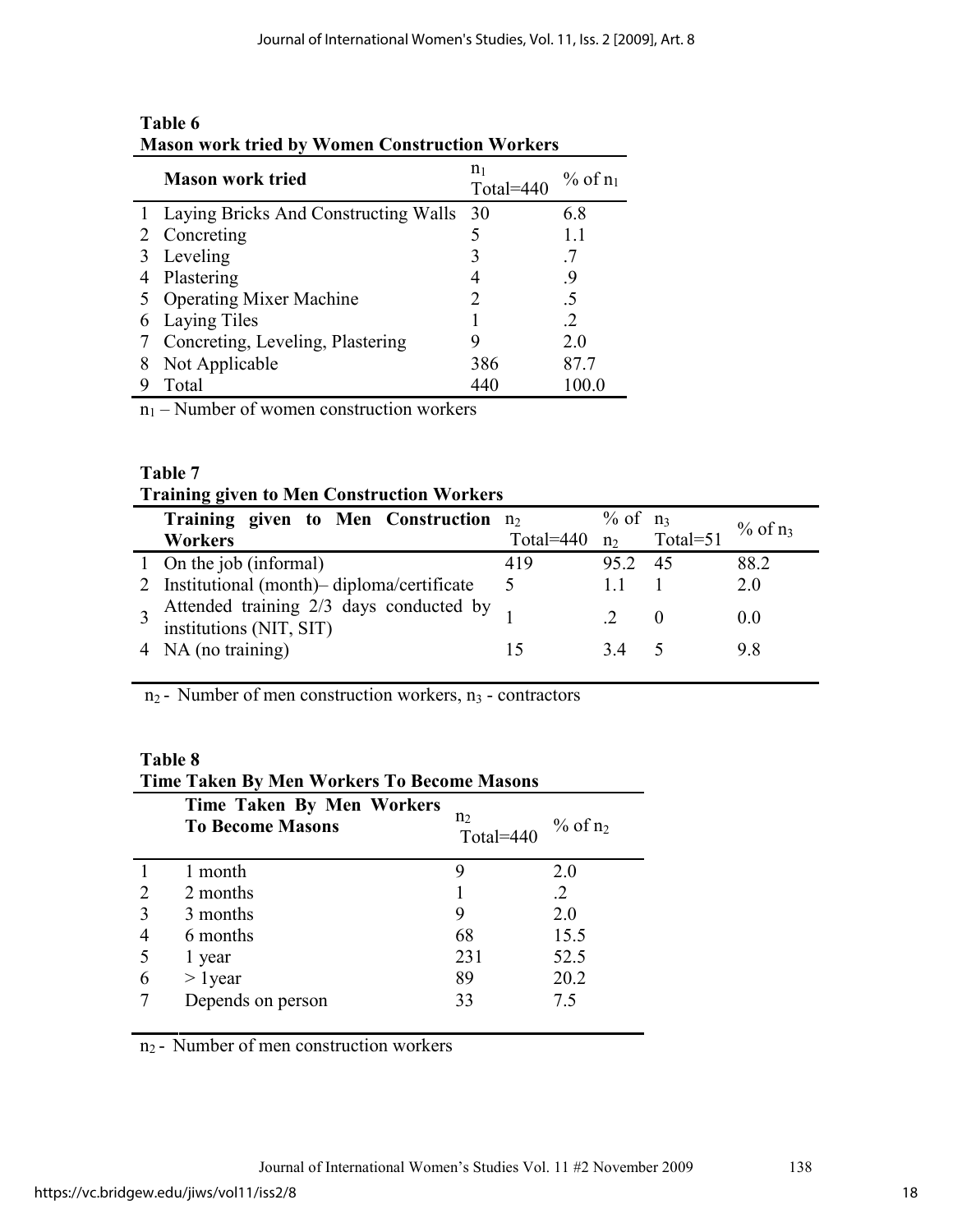| N <sub>0</sub> | <b>Willingness</b><br>of           |                                      |                             |            |
|----------------|------------------------------------|--------------------------------------|-----------------------------|------------|
|                | women<br>construction<br>workers   |                                      | n <sub>1</sub><br>Total=440 | % of $n_1$ |
|                |                                    | Yes                                  | 113                         | 25.7       |
| $\mathbf{1}$   | <b>Bricks</b><br>Laying<br>Willing | <b>Not</b><br>sure                   | 65                          | 14.8       |
|                |                                    | N <sub>0</sub>                       | 262                         | 59.5       |
|                |                                    | Yes                                  | 117                         | 26.6       |
| $\overline{2}$ | Leveling Willing                   | <b>Not</b><br>sure<br>N <sub>0</sub> | 50                          | 11.4       |
|                |                                    |                                      | 273                         | 62.0       |
|                |                                    | Yes                                  | 115                         | 26.1       |
| 3              | Plastering Willing                 | Not<br>sure                          | 46                          | 10.5       |
|                |                                    | N <sub>0</sub>                       | 279                         | 63.4       |
|                | Women<br>can                       | Yes                                  | 164                         | 37.3       |
| 4              | Skilled<br>become                  | <b>Not</b><br>sure                   | 105                         | 23.9       |
|                | Mason                              | No                                   | 171                         | 38.9       |

| Table 9 |  |                                                                    |  |
|---------|--|--------------------------------------------------------------------|--|
|         |  | Willingness of women construction workers to become skilled masons |  |
|         |  |                                                                    |  |

 $n_1$  – Number of women construction workers

| Table 10                                                       |
|----------------------------------------------------------------|
| <b>Method of Training Women Construction Workers as Masons</b> |

|                               | nı           | $%$ of |
|-------------------------------|--------------|--------|
|                               | Total= $234$ | $n_1$  |
| On the Job                    | 223          | 95.3   |
| On Off Days                   |              | 39     |
| <b>Institutional Training</b> |              | 08     |

 $n_1$  - Number of women construction workers willing to be trained as masons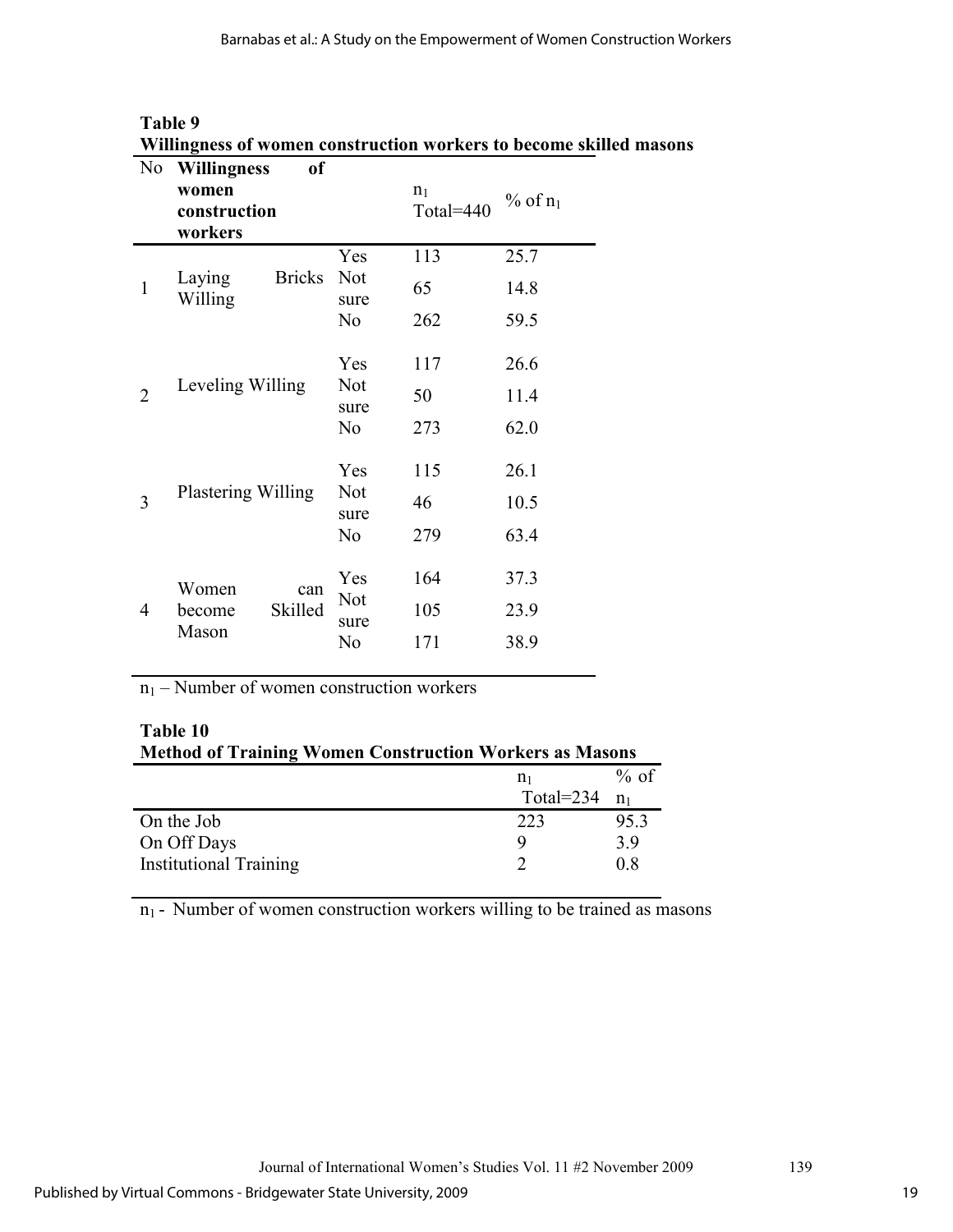|                |                                         |                                             | n <sub>2</sub><br>Total=440 | $\frac{0}{0}$<br>of<br>n <sub>2</sub> | $n_3$<br>Total=51 | $%$ of<br>$n_3$ |
|----------------|-----------------------------------------|---------------------------------------------|-----------------------------|---------------------------------------|-------------------|-----------------|
| 1              | Women can<br>become<br>Skilled<br>Mason | Yes<br><b>Not</b><br>sure<br>N <sub>0</sub> | 222                         | 50.5                                  | 31                | 60.8            |
|                |                                         |                                             | 162                         | 36.8                                  | 9                 | 17.6            |
|                |                                         |                                             | 56                          | 12.7                                  | 11                | 21.6            |
| $\overline{2}$ | Willingness<br>Train<br>to<br>Women     | Yes<br><b>Not</b><br>sure<br>N <sub>0</sub> | 212                         | 48.2                                  | 26                | 51.0            |
|                |                                         |                                             | 69                          | 15.7                                  | 15                | 29.4            |
|                |                                         |                                             | 159                         | 36.1                                  | 10                | 19.6            |
|                | Willing<br>to                           | Yes                                         | 303                         | 68.9                                  | 32                | 62.7            |
| 3              | employ<br>Women<br>Mason                | <b>Not</b><br>sure                          | 92                          | 20.9                                  | 15                | 29.4            |
|                |                                         | No                                          | 45                          | 10.2                                  | 4                 | 7.8             |

| Table 11                                            |  |
|-----------------------------------------------------|--|
| Opinion of men construction workers and contractors |  |

 $n_2$  - Number of men construction workers,  $n_3$  - contractors

| Table 12                                                             |  |
|----------------------------------------------------------------------|--|
| <b>Involvement of Women Construction Workers in Union Activities</b> |  |

|   | <b>Union Details of Women Construction Workers</b> | n <sub>1</sub><br>Total=440     | $%$ of $n_1$   |           |
|---|----------------------------------------------------|---------------------------------|----------------|-----------|
|   |                                                    | Yes                             | 160            | 36.4      |
| 1 | Union awareness                                    | N <sub>0</sub>                  | 280            | 63.6      |
|   |                                                    | Yes                             | 54             | 12.3      |
|   |                                                    | Union member<br>No<br>Insurance | 386            | 87.7      |
|   |                                                    |                                 | $\overline{2}$ | $.5\,$    |
| 3 | Union benefit claimed                              | Accident compensation           | 2              | $\cdot$ 5 |
|   |                                                    | Children's education            | 10             | 2.3       |
|   |                                                    | Any other                       | 9              | 2.0       |
|   |                                                    | Not applicable                  | 417            | 94.8      |
|   |                                                    | Welfare activities              | 23             | 5.2       |
| 4 | Reason for joining Union                           | Pension in old age              | 25             | 5.7       |
|   |                                                    | For crisis support              | 6              | 1.4       |
|   |                                                    | Not applicable                  | 386            | 87.7      |

 $n_1$  – Number of women construction workers